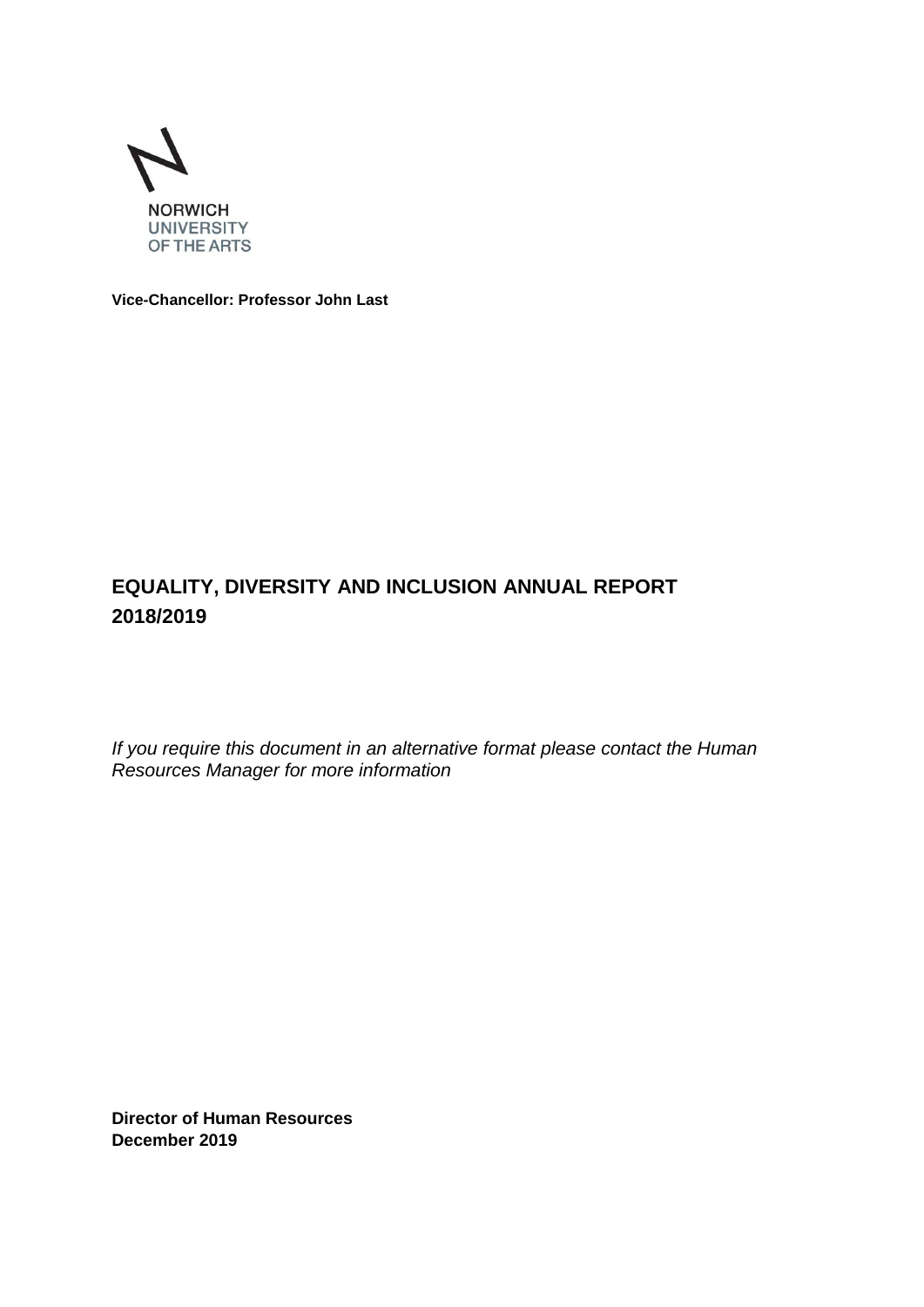# **CONTENTS**

|                | <b>Section</b>                                        | Page           |
|----------------|-------------------------------------------------------|----------------|
| $\mathbf 1$    | Introduction                                          | 2              |
| $\overline{2}$ | Legislative Framework                                 | $\overline{2}$ |
| 3              | Equality, Diversity and Inclusion Policy              | $\overline{2}$ |
| 4              | Equality, Diversity and Inclusion Committee           | $\overline{2}$ |
| 5              | <b>Policy Compliance</b>                              | 3              |
| 6              | Engagement with Schools/Colleges                      | 3              |
| $\overline{7}$ | Applicants for Undergraduate and Postgraduate Courses | 4              |
| 8              | Engagement with the Student Population                | 5              |
| 9              | Students' Union at NUA                                | 6              |
| 10             | <b>International Students</b>                         | $\overline{7}$ |
| 11             | <b>Staff Profile Statistics</b>                       | 8              |
| 12             | <b>Student Profile Statistics</b>                     | 17             |
| 13             | <b>Recruitment Applicant Profile Statistics</b>       | 23             |
| 14             | <b>Disability Support for Students</b>                | 27             |
| 15             | The Estate and Accessibility                          | 28             |
| 16             | Engagement with the Local Community                   | 28             |
| 17             | Marketing and the University Website                  | 28             |
| 18             | Policies and guidelines                               | 29             |
| 19             | <b>Staff Training and Development</b>                 | 28             |
| 20             | Objectives for 2019/20                                | 30             |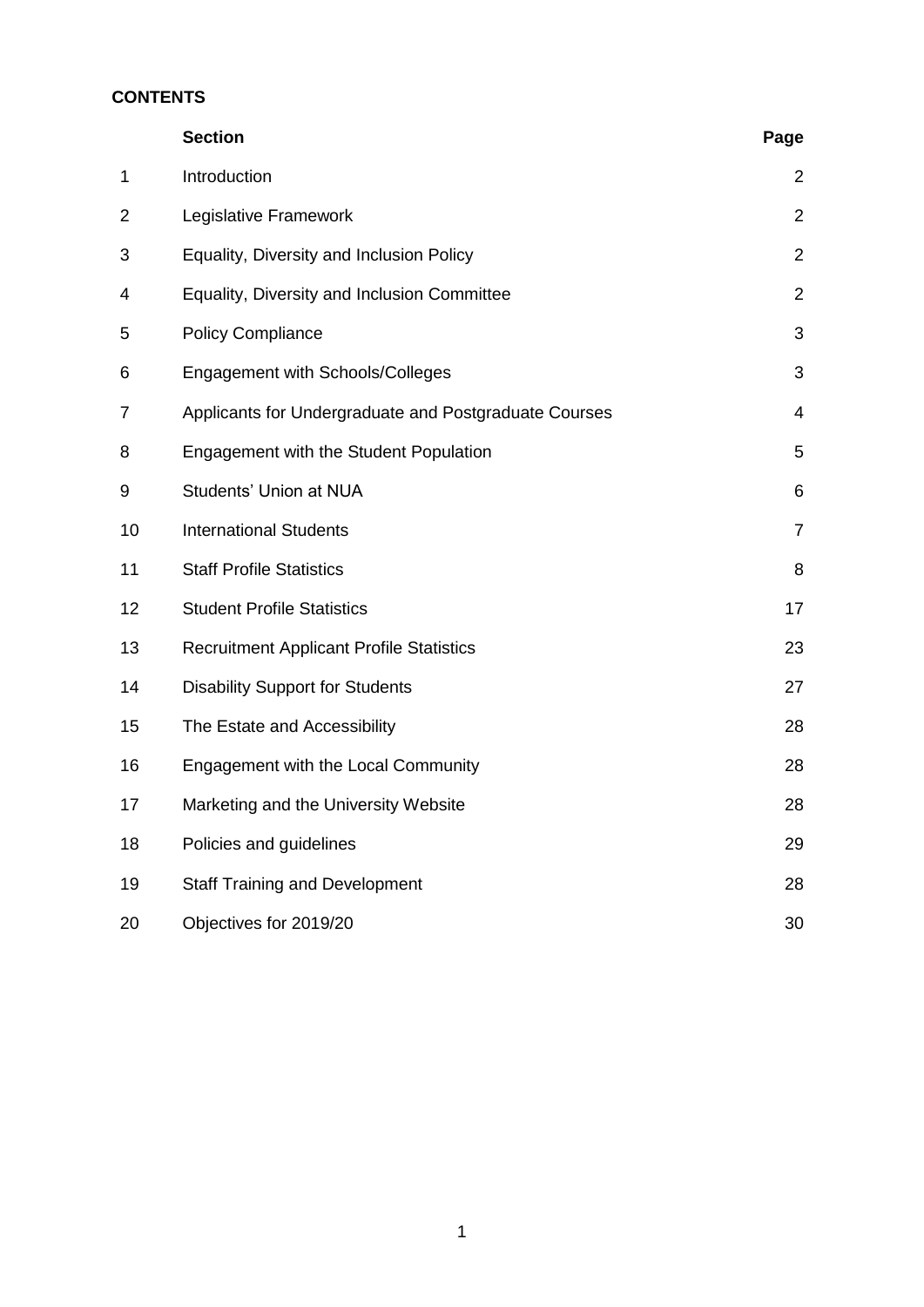# **1 Introduction**

The aim of the Equality, Diversity and Inclusion Annual Report is to consider, monitor and share our activities and progress in relation to equality, diversity and inclusion objectives for students and staff at the University.

This report also provides an overview on developments in relation to the Action Plan of our Equality, Diversity and Inclusion Policy and provides the opportunity to publish monitoring reports on the profile of our workforce and the student body.

As well as setting out our achievements for the 2018/19 academic year, the report also highlights the priorities for Norwich University of the Arts (NUA) for the year ahead.

# **2 The Legislative Framework**

The Equality Act introduced measures which have direct implications for the University and underpins the legislative framework in which the University operates. It informs our practices as an employer and as a higher education provider.

The Equality Act identifies nine protected characteristics - age; disability; gender reassignment; pregnancy and maternity; marriage and civil partnership; race; religion or belief; sex; and sexual orientation.

In respect of these nine protected characteristics, the University is required to:

- Eliminate unlawful discrimination, harassment and victimisation;
- Advance equality of opportunity between people from different groups;
- Encourage people with protected characteristics to participate in public life or in other activities where their participation is low; and
- Foster good relations between people from different groups.

# **3 The Equality, Diversity and Inclusion Policy**

The Equality, Diversity and Inclusion Policy (ED&I Policy) was introduced in June 2019. A growing number of HE providers, have adopted the policy description 'Equality, Diversity and Inclusion' to better describe the principles of equal treatment, promotion of diversity as well as integration and inclusion into all aspects of an individual's day-to-day life, including in the workplace and in their studies.

The purpose of the ED&I Policy is to set out the University's commitment to an inclusive and supportive environment for students, staff and visitors that is free from discrimination, and a place where all its members are able to participate and have the opportunity to fulfil their potential.

The Equality, Diversity and Inclusion Objectives and action progress were reviewed by the Equality, Diversity and Inclusion Committee in May 2019.

# **4 Equality, Diversity and Inclusion Committee**

The Equality, Diversity and Inclusion Committee (ED&I Committee) oversees the implementation of the University policies relating to equality, diversity and inclusion, ensuring that these reflect the aims and targets of the Strategic Plan. These aims and targets are:

- To work towards ensuring equality of opportunity for all staff and students
- To increase awareness of equality, diversity and inclusion issues throughout the **University**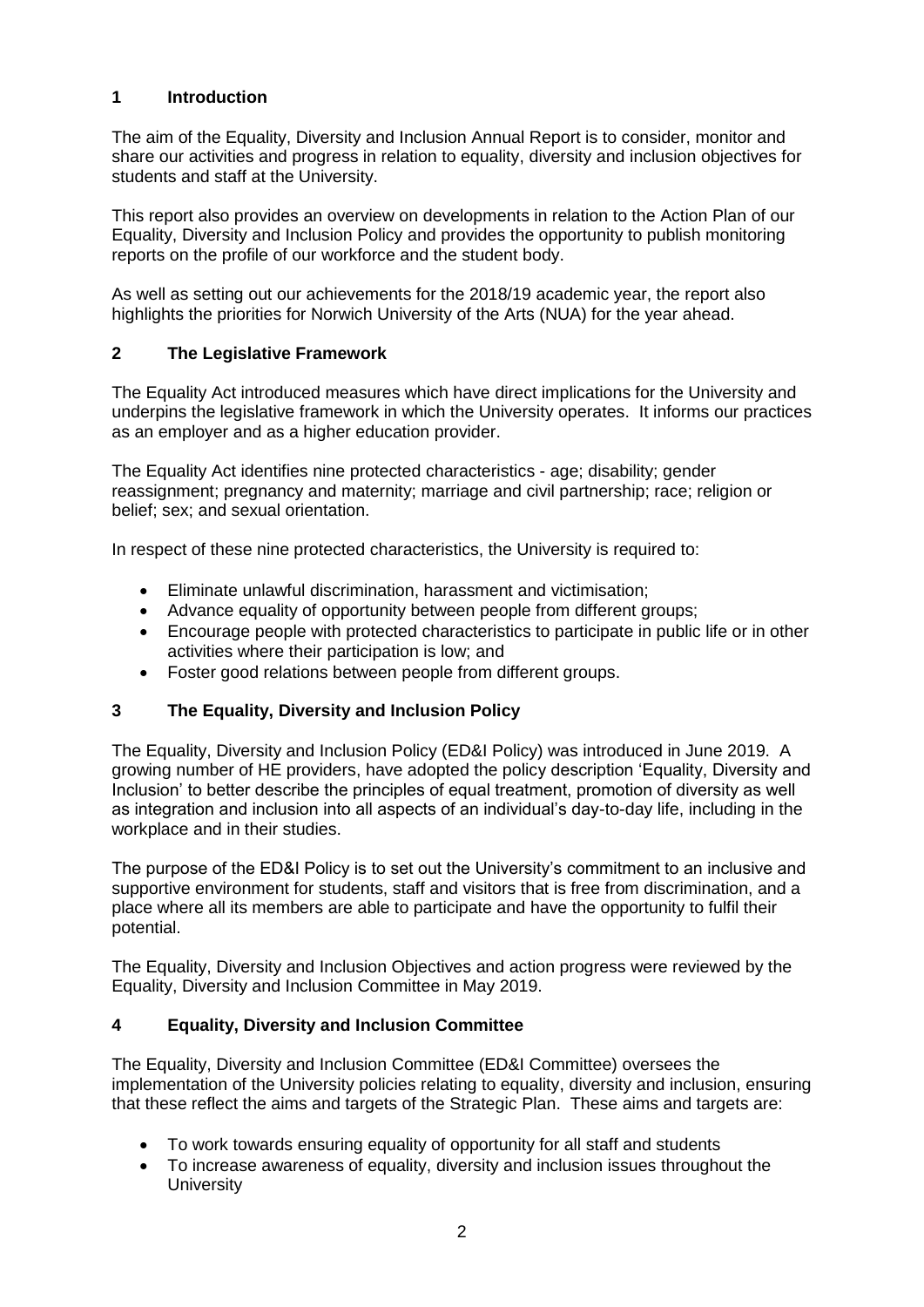- To promote a culture of dignity and respect throughout management, staffing, curriculum and teaching in the University
- To encourage recruitment, admissions and employment procedures which demonstrate adequate representation of different social and cultural groupings
- To recommend provision of support and advice to staff and students regarding unwelcome comments or actions relating to age, race, disability, gender reassignment, marital status, pregnancy and maternity, religion or belief, sex and sexual orientation
- To promote attitudes discouraging hurtful or discriminating behaviour to include the use of stereotyping and the exercise of prejudice of any kind
- To recommend strategies relating to access opportunities and student support
- To monitor relevant external developments, consider their implications for the University and make recommendations for refinement to policy and practice

The ED&I Committee meets formally twice each academic year and reports directly to the Senate. It comprises of the Director of Human Resources (Chair and Senior Management Team member), Academic Registrar (Senior Management Strategic Team Member), Students' Union President, as representative of the student body, two representatives of academic staff and two representatives of professional services staff, one of whom is the Estates Manager. When required, other University staff are co-opted and attend the meetings for specific agenda items.

#### **5 Policy Compliance**

Staff and students receive information regarding their roles and responsibilities in respect of equality, diversity and inclusion issues. All new staff are provided with equality, diversity and inclusion information as part of their induction programme. Information for students is included in the Student Agreement and Strategy for Learning.

The University has a zero tolerance of harassment and bullying behaviour and it encourages staff and students to report any incident. There were no incidents reported by staff in the year 2018/19 through the Grievance Policy and Procedure which needed to be addressed.

#### **6 Engagement with Schools/Colleges**

NUA is proud of its long and well-established relationships with schools and colleges in the region and further afield. We work closely with schools and colleges to champion and nurture creativity, explain university opportunities and raise aspirations.

Our Schools and Outreach Officers, team of Student Ambassadors and academics from all courses have a programme of visits to schools and colleges to deliver workshops, presentations and attend careers and parents evenings. They work with students compiling their portfolios in preparation for applying for a creative degree, carry out mock interviews and provide hands-on workshops on campus and in schools. 262 school visits took place during the year, including 41 workshops delivered in school by NUA Student Ambassadors.

The general presentations to school learners, delivered by NUA staff, include images of a diverse student body. Information is provided on finance, bursaries and access to disability support.

NUA is part of the Network of East Anglia Collaborative Outreach Group, which is part of the HEFCE funded National Collaborative Outreach Programme. The Group consists of the five HEIs in Norfolk, Suffolk and Cambridgeshire (NUA, UoS, UEA, ARU and Cambridge University), and 8 FE providers (City College Norwich, Easton and Otley College, Peterborough Regional College, The College of West Anglia, West Suffolk College, Cambridge Regional College, Suffolk New College and East Coast College). The primary aim of the project is to encourage young people from disadvantaged groups to fulfill their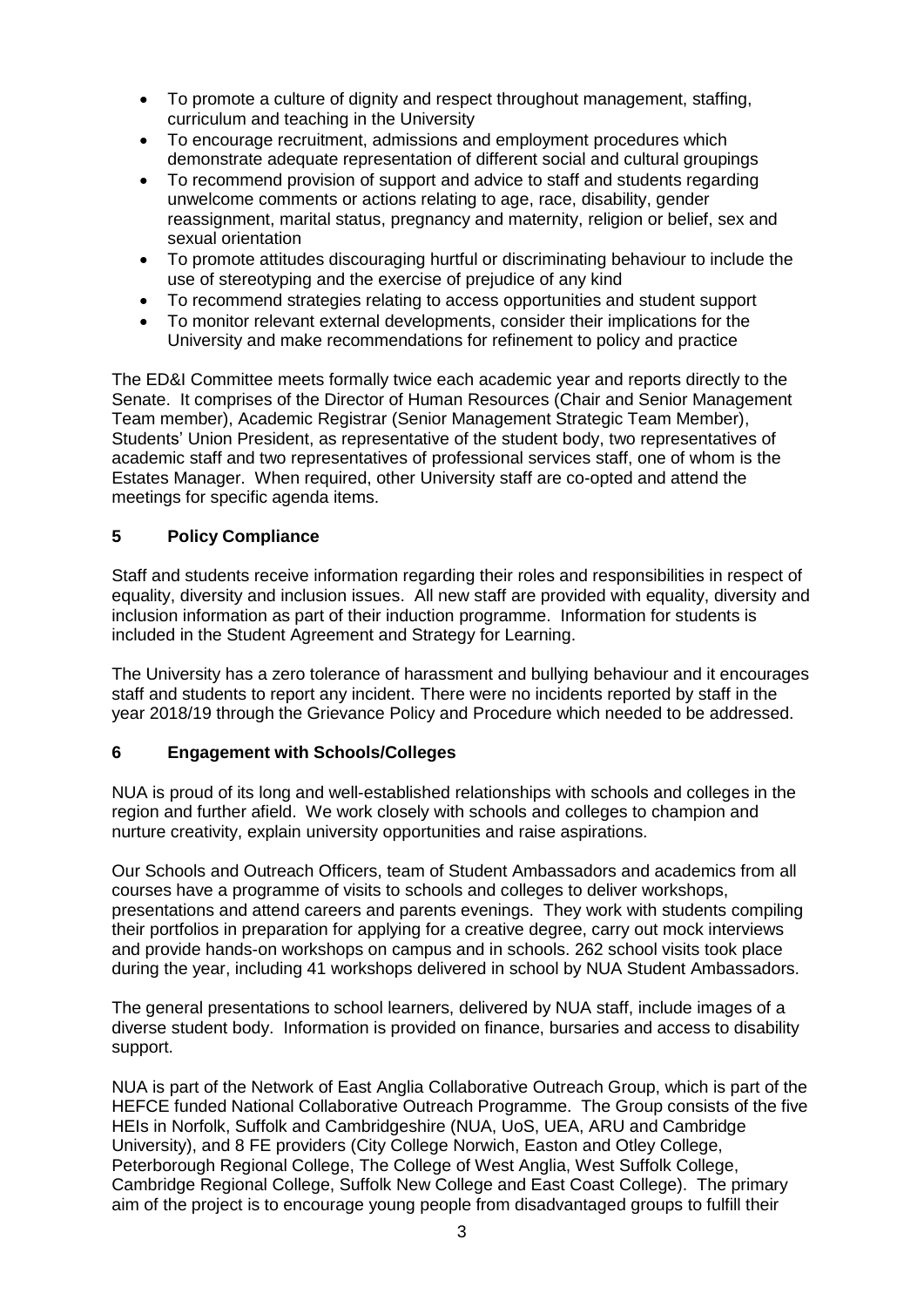potential and support identified students into HE and degree level apprenticeships. Higher Education Champions are working with target students from year 9 to 13 within schools. NUA has two Higher Education Champions (HECs) and a NEACO Student Ambassador who are working with schools across Norfolk to deliver a programme of activities and mentor identified students. NUA HECs have worked directly with 30 Norfolk schools this year and delivered 214 different activities including a four-day summer residential. NUA also delivered a National Saturday Art Club in Fashion and Business from November 2018 to February 2019. The takeyourplace.org.uk website ensures all schools in the region have access to information on outreach work of the group and clear information on student finance, support for HE students etc.

NUA welcomed teachers, heads of sixth form and careers advisers from across the UK for three teachers' events, one in conjunction with UEA: Nurturing Bright Futures. One NUA day included upskilling workshops and another of information sharing where they could find out more about supporting students to progress to Higher Education. 74 teachers attended in June and July 2019. An additional four CPD events took place at NUA throughout the year which 47 teachers participated in.

# **7 Applicants for Undergraduate and Postgraduate Courses**

During 2018/19, the University held eight undergraduate Open Days.

Attendees receive printed literature surrounding accommodation, finance and student support. They can also access material prior to the event on the University website. There were three sessions at each Open Day, delivered by a staff member on finance and accommodation, which cover access to funding for low-income households, scholarships and disability and wellbeing support. All Saints Green (NUA Hall of Residence) is also open for tours with NUA students currently living there. Members of staff from Student Support are in attendance throughout the day to answer any specific questions.

Provision is made to ensure that attendees and/or their guests who have disabilities are fully integrated into the programme for the day.

Hardcopy and digital feedback forms are completed by attendees, which give potential students the opportunity to identify any needs they may have and inform the University where improvements can be made in order to enhance the visitor experience.

The Open Days attracted 2654 attendees of which 1515 were potential applicants. 100 feedback forms were completed and returned. There were no specific comments raised around equality, diversity and inclusion through the feedback provided.

Prospective students can access information at the Applicant Day, which was held in April 2019. 188 prospective students who had been offered a place and 109 guests attended. This provided an opportunity to ask any further questions around finance and accommodation, plus any other information relating to student experience and student support.

In addition, 954 undecided applicants were also telephoned, in March, April and June 2019, by Student Ambassadors from the course that they had applied for; 223 conversations took place with home applicants and 54 international applicants were able to ask any questions they had directly. A further email went to all students who had firmly accepted a place, had nominated NUA as their insurance choice or were still undecided in April 2019 which included information on accommodation options, financial support and bursaries.

The University held five MA Open Days, each including a talk on finance for Postgraduate study. 135 prospective students attended and there were no specific comments in the feedback on matters relating to equality, diversity and inclusion.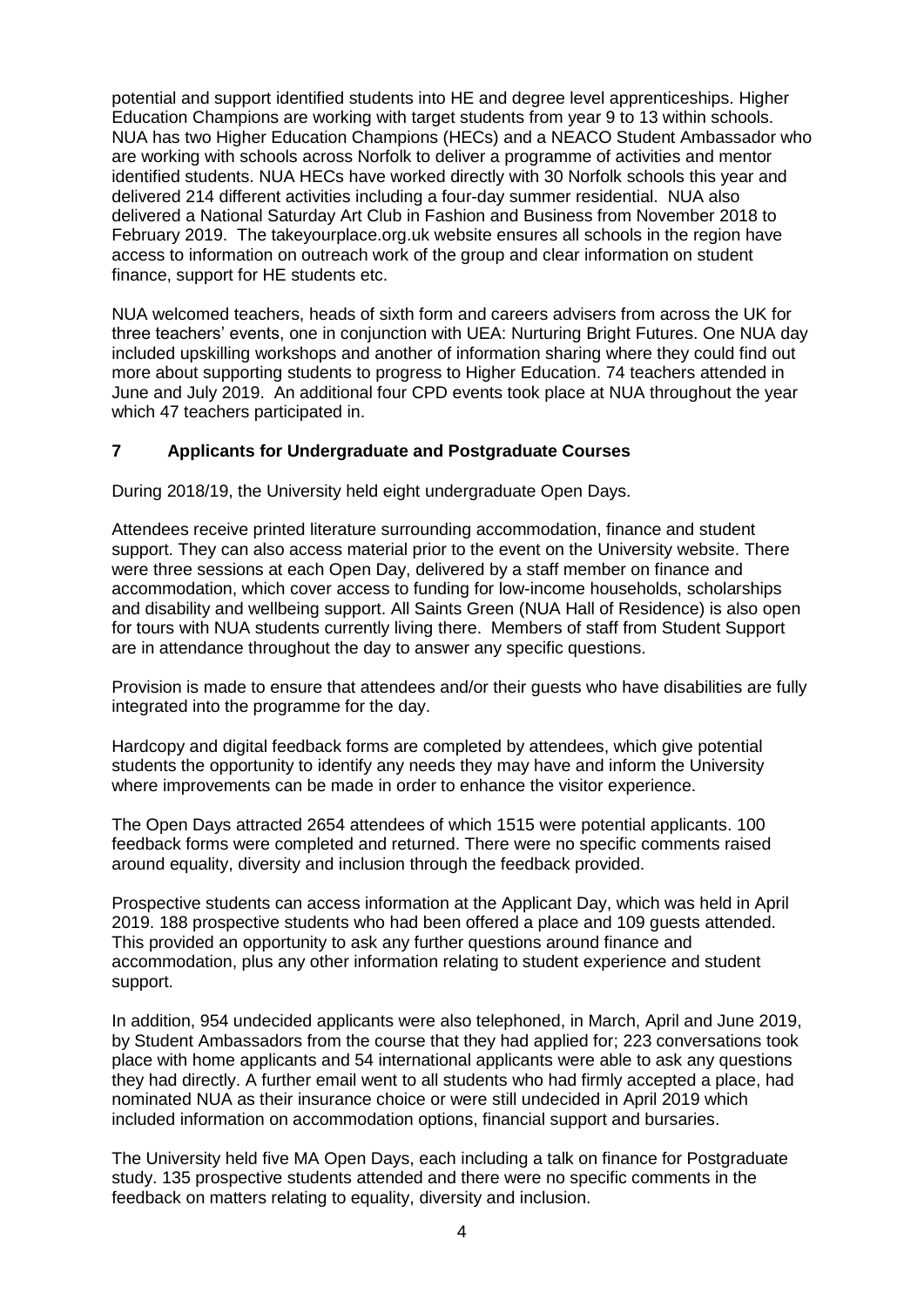#### **8 Engagement with the Student Population**

NUA requires students to attend all mandatory, timetabled, academic taught sessions. This formal engagement underpins the creative community and staff-student interaction that, in part, characterises NUA. Student feedback and opinion is elicited through a range of formal and informal mechanisms and means student views are taken quantitatively through documentary evidence compiled from responses to questionnaires (mainly the National Student Survey) and Student Representatives Group for example. In 2019-20, the University is introducing an electronic attendance register system to provide engagement data and to serve as an early warning system of student non-attendance across mandatory and optional sessions (open access workshops for example).

The NUA Students' Union President meets regularly with key University staff, giving the students a voice at the highest level of decision-making in the organisation. Student Focus Groups commence in October of each academic year and students are invited to give their views on a range of issues in relation to teaching and learning, course organisation and management, resources and the student voice. The outcomes of these also play a key part of the Senior Management Team dialogue with the student body at course level and with the Students' Union.

Local suggestion boxes and online suggestions are also routinely elicited. Student feedback and opinion is received and responded to more formally through the Student Representatives Group, student representation at Deans' Forum, Faculty Boards and other key committees, such as Learning, Teaching and Quality Committee and at University Senate and Council. Student views are also collected on a day-to-day basis through the close dialogue which takes place between students and staff in relation to students' academic and pastoral development and progress and their use of the University's resources and support services.

Focus Group questions are agreed between Quality Management and Enhancement (QME), the Pro Vice-Chancellor (Academic) and Students' Union President, informed by student feedback data and comments received via the National Student Survey (NSS) and other fora. The University listens and responds to student feedback, feeding this into its programme of ongoing enhancements to provision.

In preparation for 2019/20, significant work was taken with regard to the delivery of teaching in relation to the Teaching Resource Allocation to ensure equality of opportunity and experience of contact teaching for all undergraduate students.

In addition, in 2018/19, the University organised an institution-wide educational visit to ensure that all students had the supported opportunity to take part in a European study visit. This also proved a great success, with data telling the University that the students were from a diverse range of backgrounds and subjects. Students who wished to participate in a cost neutral visit option also participated in the UK equivalent.

Students also participate in University Quality Panels for course approvals and reviews and in the past have been present on appointments panels for academic or professional services staff. In the 2017 academic year, student course representatives started to participate in staff appointments panels and requisite training was put in place to facilitate this. This has proved to be a great success, with both recruitment processes and students' professional practice being enhanced as a result. This action was taken to ensure that appropriate consideration was given to the student voice and to enhance the diversity of our panels and the experience of applicants. The intention is that this practice will continue.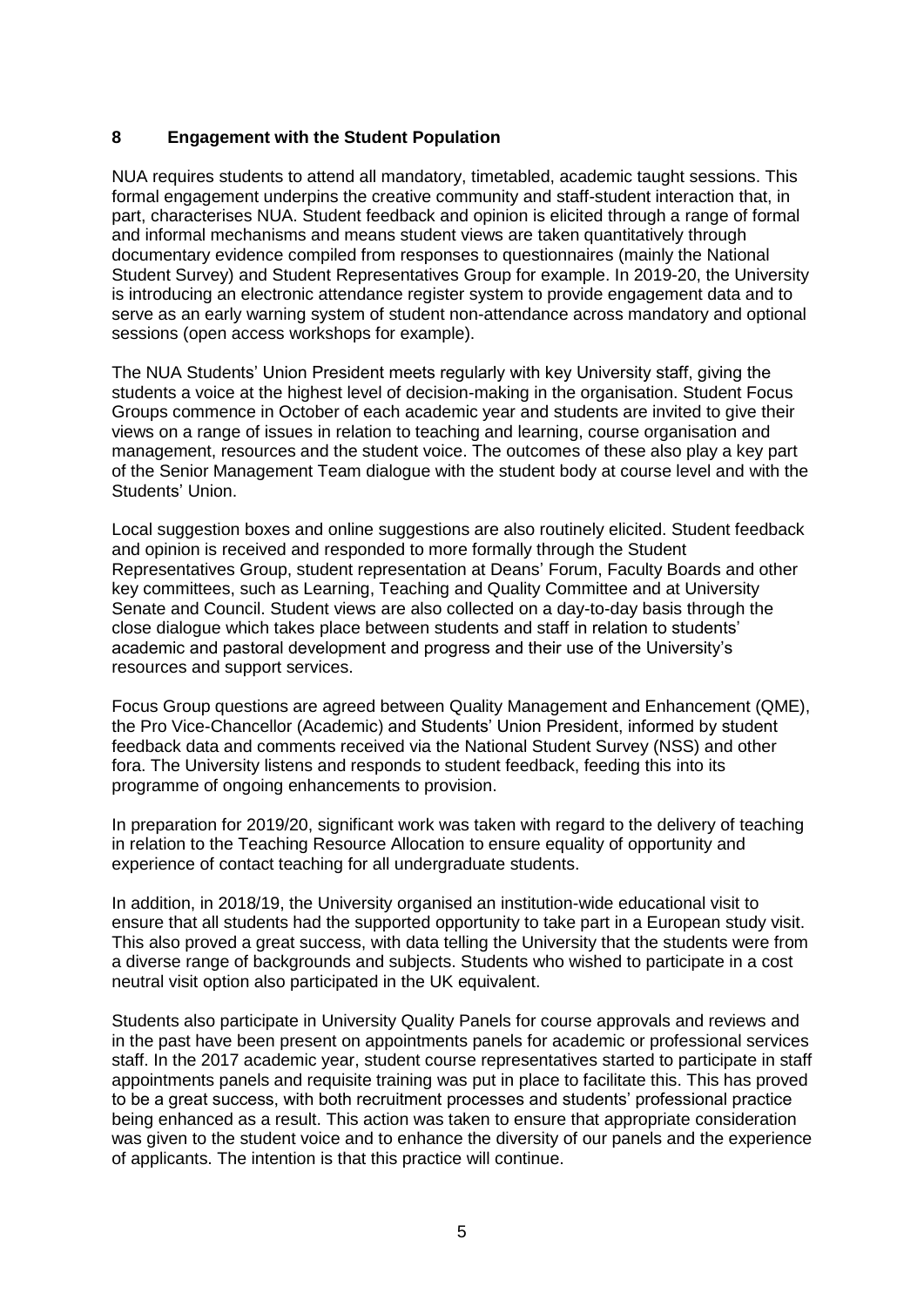Students have a number of opportunities to be involved in University Life, including schemes or paid work activities such as:

- PALS the Peer Assisted Learning Mentor Scheme
- Deans' Forums
- Student Ambassadors
- Gallery Internship scheme
- Student Interview Assistants
- Student Wardens in University accommodation
- Graduate Academic Assistants
- Panel members on staff appointments panels
- Panel members and participants in course Periodic Reviews and Approval events
- Focus Groups

The NUA Student Agreement starts with a description of the principles which underpin the partnership between the University and the Students' Union. This is followed by nine sections, each one reflecting a key theme including one theme on "Equality and Ethics". The Agreement aims to provide clear guidance to students on the standards of service and delivery which they can expect from the University, and for staff, on the standards of engagement which can be expected from students.

NUA and its Students' Union share a common commitment to ensuring equality, diversity and inclusion and the fair, equitable and respectful treatment of all staff and students.

#### **9 Students' Union at NUA**

In December 2018, the first Gender Neutral Toilet opened on campus, following continuous feedback from NUASU Pride Society and the wider student body. The toilet is based on the second floor of St Andrew's House and is 'for everybody' helping to promote inclusivity for our transgender and non-binary students. Feedback has confirmed that the implementation of the Gender Neutral Toilet has been highly beneficial to students and that they would like to see additional facilities across other campus buildings to increase access.

New Liberation Officer Role Profiles have been created in preparation for elections to take place in October 2019. The following six voluntary positions will be available to students:

- Mature Students Officer
- International Students Officer
- Disabled Students Officer
- **LGBTQ+ Officer**
- Womens' Officer
- BAME Officer

These positions will be student-led and supported by the Students' Union (SU) President to run campaigns that aim to engage and educate the wider student body in a range of liberation themes.

In July 2019 the SU President attended the annual Norwich Pride March with a group of NUA students. As in previous years, NUA students have attended the Pride March and this year were sponsored by the University. The march demonstrated support and solidarity for the LGBTQ+ community and enabled NUA students to have representation at Norwich Pride for the first time. The day was a hugely positive experience for the students that attended and NUA Students' Union intends to take part again next year.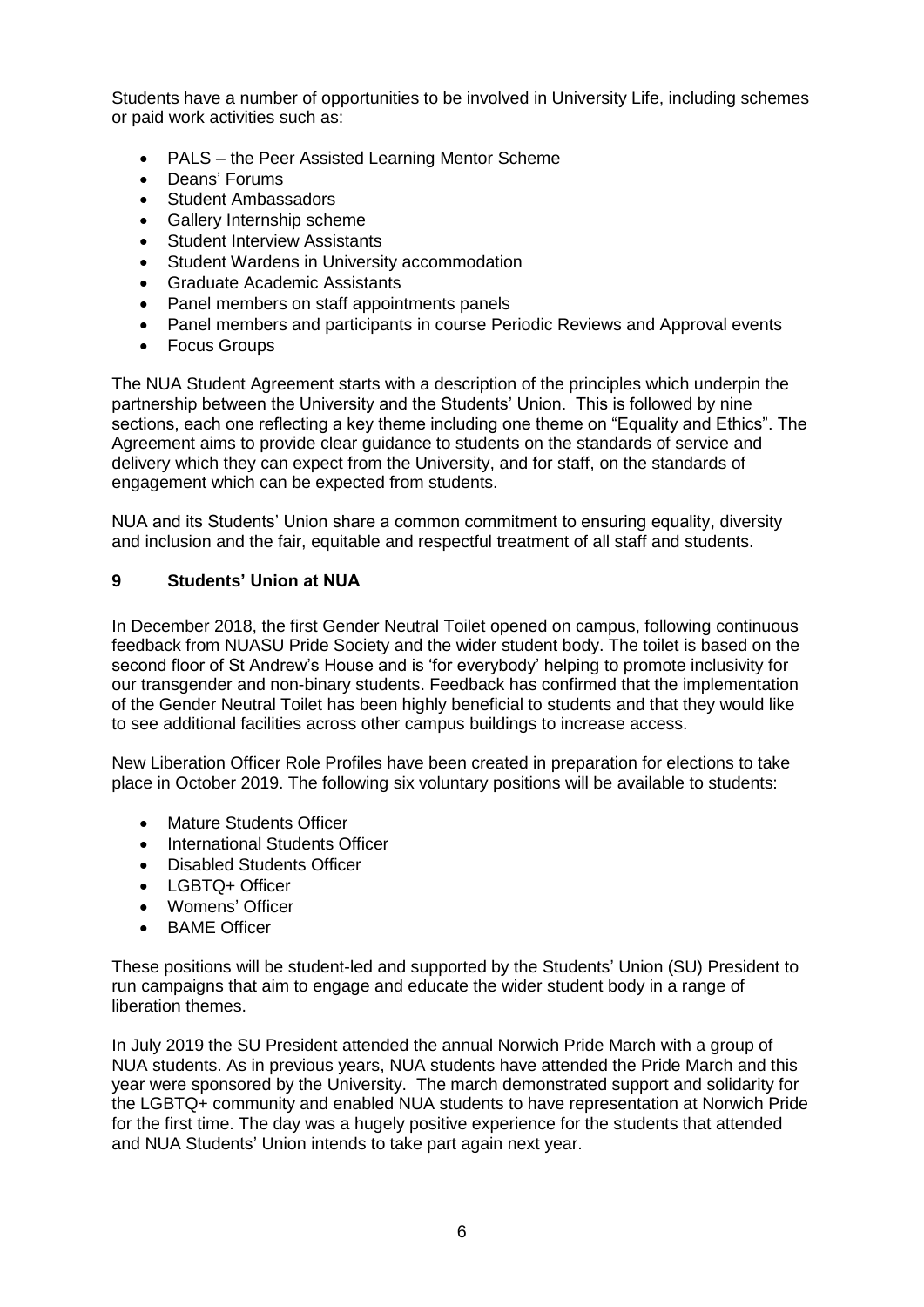Throughout the year, NUASU has continued to raise awareness for liberation themes including Black History Month, LGBTQ+ History Month, World AIDS Day and University Mental Health Day.

Equality, diversity and inclusion is embedded within annual Club and Society Officer training and provides discussion opportunities for the Officers to share best practice ideas of how they can ensure inclusivity, fairness and equal opportunities at all times.

The Students' Union's Steering Committee members continue to hold the Union to account and are responsible for ensuring that all Union activity is representative of all students, regardless of any protected characteristics. Equality, diversity and inclusion is a standard agenda item of every Students' Union Steering Committee meeting and issues raised are documented and monitored.

#### **10 International Students**

The International Office provides a dedicated support service including advice on visas, working in the UK and registering with police, doctors and banks as well as support on cultural differences. Student Support also help with any welfare issues. All international students are eligible to receive up to four hours of English language support each week during term time, free of charge.

The International Office can arrange to show international visitors around the campus, meet staff outside of structured Open Days or conduct interviews. Applicants are not expected to travel to the UK for an interview which can be held by telephone or Skype.

International students were texted and telephoned as part of the conversion campaign in April and June by current NUA international students. Two webinars were also delivered by the International Office where all applicants could ask questions about support, accommodation, finance, visas etc. There are also student blogs written by international students – such as Top 10 Tips for Budgeting at University as well as interviews with students from different territories across a range of courses.

On arrival at NUA, international students are welcomed in the 'Arrivals Lounge' where they meet NUA International staff as well as Student Support staff, the SU and academics and receive a comprehensive manual which provides them with practical information about studying and living in Norwich.

All information for international students is generated by the International Office, including Admissions. This means that communication with prospective students is consistent but personal and addresses any individual issues directly.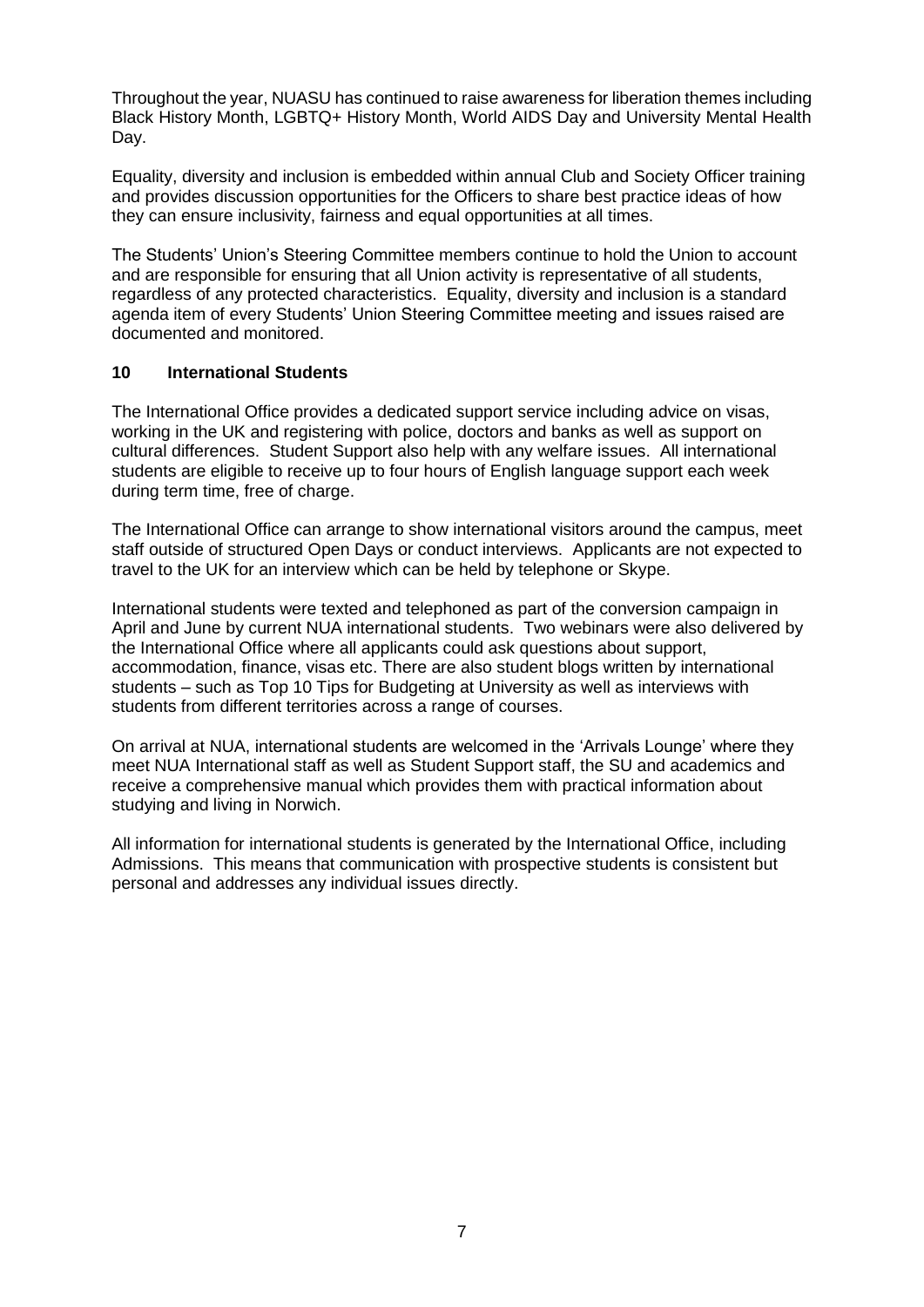#### **11 Staff Profile Statistics**

Staff profile data is regularly collated by the Human Resources Department and recorded on the HR database. Where possible, trends at NUA have been compared with national data published for the sector.

Diversity data is reported to the University Council on an annual basis covering the range of protected characteristics.

Profile information has been compiled for staff employed as at 31 March 2019 and this is provided below. For some of the protected characteristics, the availability of comparative data is limited.

In order to preserve anonymity a number of the profiles are reported at a University level where figures in some categories are numerically low, potentially making it easier to identify individuals within NUA.

For the age and gender profiles, staff data is based on salaried staff and for other protected characteristics the data includes Part time Hourly Lecturers. Although data is collected for atypical staff this group is not included in the profiles as they are a transient population.

HESA benchmark data has been included for a number of the diversity profiles. The information is based on all Higher Education Institutions (source HESA data 2017-18). HESA data excludes staff with a contract below 0.25 FTE. NUA data includes all salaried staff.

|                              | 2016-17            |              |              | 2017-18            | 2018-19      |                     |  |
|------------------------------|--------------------|--------------|--------------|--------------------|--------------|---------------------|--|
|                              | as at 31 July 2017 |              |              | As at 31 July 2018 |              | As at 31 March 2019 |  |
|                              | No. of             | $%$ of       | No. of       | $%$ of             | No. of       | $%$ of              |  |
|                              | <b>Staff</b>       | <b>Staff</b> | <b>Staff</b> | <b>Staff</b>       | <b>Staff</b> | <b>Staff</b>        |  |
| Academic staff:              |                    |              |              |                    |              |                     |  |
| Below 30 years               | 5                  | 8%           | 2            | 3%                 | 1            | $1\%$               |  |
| 30-39 years                  | 14                 | 22%          | 20           | 31%                | 26           | 37%                 |  |
| 40-49 years                  | 20                 | 31%          | 18           | 28%                | 19           | 27%                 |  |
| 50-59 years                  | 21                 | 32%          | 20           | 31%                | 21           | 31%                 |  |
| 60 years and over            | 5                  | 8%           | 5            | 8%                 | 4            | 6%                  |  |
| <b>Total Academic staff</b>  | 65                 | 100%         | 65           | 100%               | 71           | 100%                |  |
|                              |                    |              |              |                    |              |                     |  |
| <b>Professional services</b> |                    |              |              |                    |              |                     |  |
| staff:                       |                    |              |              |                    |              |                     |  |
| Below 30 years               | 33                 | 18%          | 40           | <b>20%</b>         | 41           | 20%                 |  |
| 30-39 years                  | 54                 | 29%          | 53           | 26%                | 58           | 28%                 |  |
| 40-49 years                  | 45                 | 24%          | 57           | 28%                | 51           | 25%                 |  |
| 50-59 years                  | 36                 | 20%          | 37           | 18%                | 44           | 21%                 |  |
| 60 years and over            | 16                 | 9%           | 14           | 7%                 | 13           | 6%                  |  |
| <b>Total Professional</b>    |                    |              |              |                    |              |                     |  |
| services staff               | 184                | 100%         | 201          | 100%               | 207          | 100%                |  |
|                              |                    |              |              |                    |              |                     |  |
| <b>Total salaried staff</b>  | 249                | 100%         | 266          | 100%               | 278          | 100%                |  |

# **11.1 Age profiles (salaried staff)**

At NUA the average age for academic staff in 2018/19 is 46 years which is unchanged from 2017/18. The data shows the largest proportion of academic staff at NUA are in the age bracket 30-39 with 37%, an increase on 31% for the previous year. This compares to the HESA benchmark of 30% in this age group. 1% of academic staff employed at the University are under the age of 30 (a reduction from 3% in 2017/18) compared with 14% in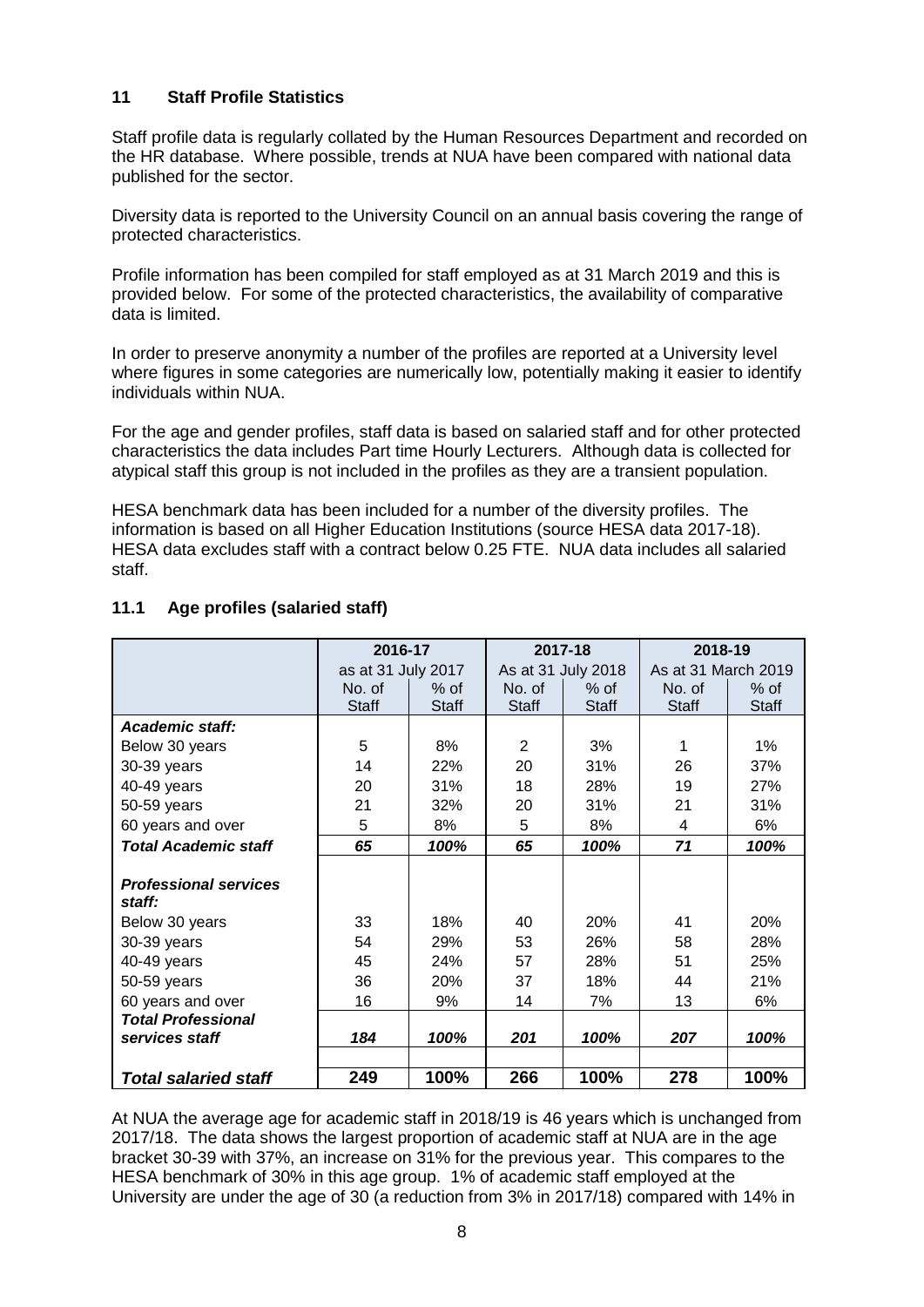the benchmark group. Academic staff in the benchmark from younger age groups were more concentrated in research only roles.

The largest proportion of professional services staff are also in the age range 30-39 and the average age for this group of staff is 42 years. This compares with the HESA benchmark of 30%. There was an increase in the proportion of staff in the age range 50-59, from 18% in 2017/18 to 21% in 2018/2019. This compares to the HESA benchmark of 22%.



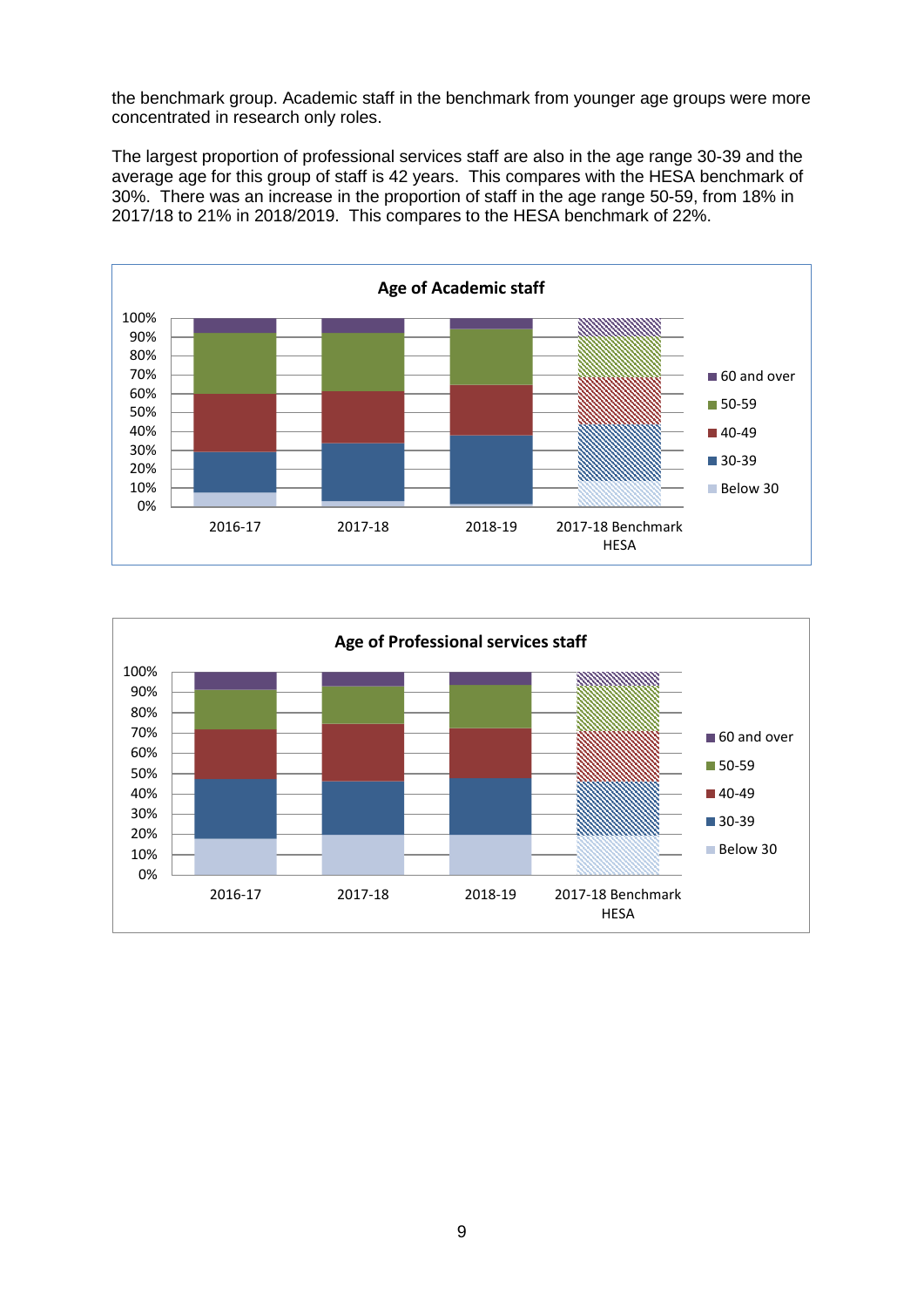#### **11.2 Gender profiles (salaried staff)**

|                                     |        | 2016-17            |        | 2017-18            |              | 2018-19<br>as at 31 March |  |
|-------------------------------------|--------|--------------------|--------|--------------------|--------------|---------------------------|--|
|                                     |        | as at 31 July 2016 |        | as at 31 July 2017 |              | 2019                      |  |
|                                     | No. of |                    | No. of |                    | No. of       |                           |  |
|                                     | Staff  | % total            | Staff  | % total            | <b>Staff</b> | $%$ total                 |  |
| <b>Academic Staff:</b>              |        |                    |        |                    |              |                           |  |
| Male                                | 38     | 58%                | 38     | 58%                | 42           | 59%                       |  |
| Female                              | 27     | 42%                | 27     | 42%                | 29           | 41%                       |  |
| <b>Total Academic staff</b>         | 65     | 100%               | 62     | 100%               | 71           | 100%                      |  |
|                                     |        |                    |        |                    |              |                           |  |
| <b>Professional services staff:</b> |        |                    |        |                    |              |                           |  |
| Male                                | 79     | 43%                | 91     | 45%                | 92           | 44%                       |  |
| Female                              | 105    | 57%                | 110    | 55%                | 115          | 56%                       |  |
| <b>Total Professional services</b>  |        |                    |        |                    |              |                           |  |
| staff                               | 184    | 100%               | 201    | 100%               | 207          | 100%                      |  |
|                                     |        |                    |        |                    |              |                           |  |
| All staff:                          |        |                    |        |                    |              |                           |  |
| Male                                | 117    | 47%                | 129    | 48%                | 134          | 48%                       |  |
| Female                              | 132    | 53%                | 137    | 52%                | 144          | 52%                       |  |
| <b>Total</b>                        | 249    | 100%               | 266    | 100%               | 278          | 100%                      |  |

In the 2018/19 academic year there is the same percentage spilt of females to males as per the previous reporting period of 2017/18.

Academic staff by headcount remain similar to the previous year rising by 1% (to 59%) for male staff in 2018/19 compared to 2017/18. For the HE sector overall, female academic staff made up 46% of the academic staff population reported in the HESA data for 2017/18.

For professional services staff the overall proportion of female staff was 56% at NUA (55% in 2017/18) compared with 63% in the sector. For the majority of occupational groups, within professional services, there is a higher proportion of women than men at NUA.

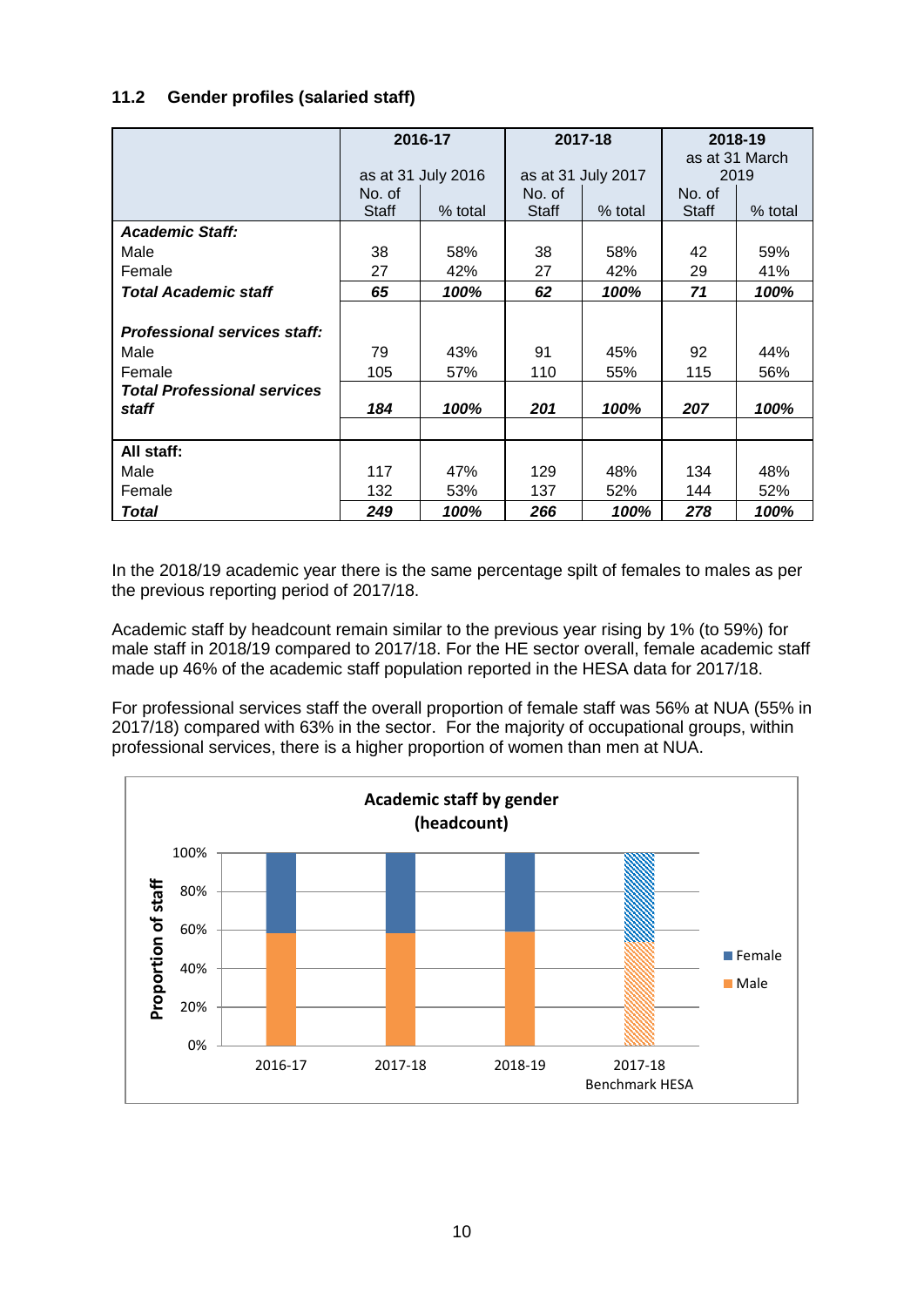

#### **11.3 Ethnicity profiles (salaried staff and part time hourly lecturers)**

|                                    | 2016-17       | 2017-18       | 2018-19        |
|------------------------------------|---------------|---------------|----------------|
|                                    | as at 31 July | as at 31 July | as at 31 March |
| All staff                          | 2016          | 2017          | 2018           |
|                                    |               |               |                |
| White (includes non-British White) | 96.8%         | 96.4%         | 96.1%          |
| Asian/Asian British                | 1.2%          | 1.4%          | 1.4%           |
| <b>Black/Black British</b>         | 0.5%          | 0.6%          | 0.6%           |
| Mixed and Other Ethnic backgrounds | 1.0%          | 1.1%          | 1.4%           |
| Not known/Not given                | 0.5%          | 0.5%          | 0.5%           |
|                                    | 100%          | 100%          | 100%           |



Note: scale is from 80% to 100%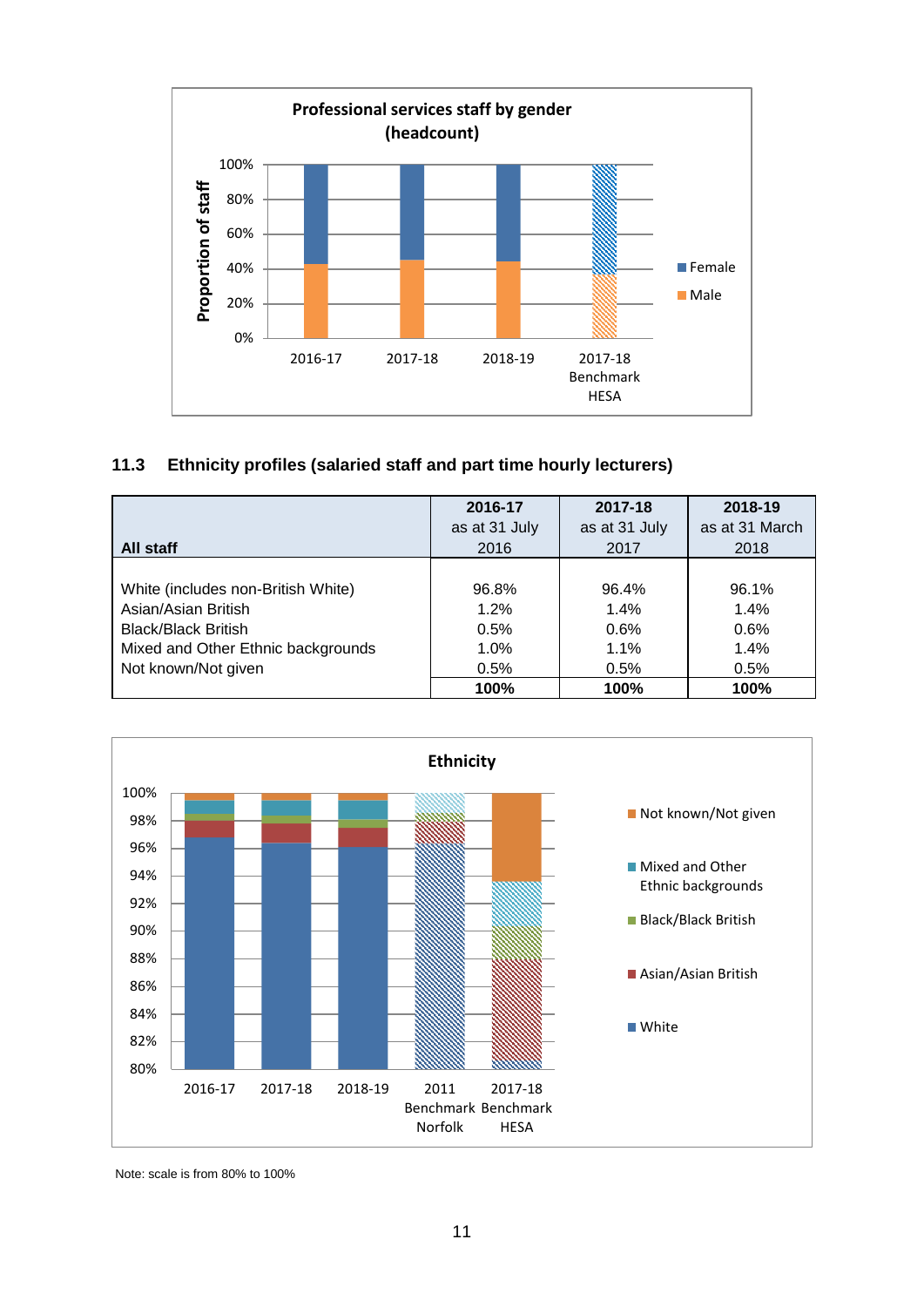|                                                       | <b>NUA</b> | Norfolk ** |
|-------------------------------------------------------|------------|------------|
|                                                       |            |            |
| White (including non-British White)                   | 96.1%      | 96.4%      |
| <b>Black</b>                                          | 0.6%       | 0.5%       |
| Asian                                                 | 1.4%       | 1.5%       |
| Other Ethnic background, inc mixed                    | 1.4%       | 1.5%       |
| Information not provided/ Unknown                     | 0.5%       | $0.0\%$    |
|                                                       | 100%       | 100%       |
| ** Source: Census 2011 Office for National Statistics |            |            |

The ethnic profile for Norfolk shows that 4% of the working population categorise themselves as being from an ethnic minority background which is the same percentage as NUA employees.

At NUA, 99.5% of staff chose to report their ethnicity status. This compares with a disclosure rate in the sector of 93.6% (2017/18).

7.4% of UK national staff in the sector identified as BAME.

Of the non-UK national staff in the sector, 26.8% categorised themselves as being from a BAME background in 2017/18 and at NUA this figure was 7.4%.

Within the sector, higher education providers with the highest percentage of BAME staff are located in the London region. There is also a difference within the academic staff group of the percentage of BAME staff by subject area taught. [For Art/Design the percentage of BAME staff is 6.5% (source AdvancedHE Equality + Higher Education - Staff Statistical Report 2019)].

# **11.4 Disability profile (salaried staff and part time hourly lecturers)**

| All staff                         | 2016-17       | 2017-18       | 2018-19        |
|-----------------------------------|---------------|---------------|----------------|
|                                   | as at 31 July | as at 31 July | as at 31 March |
|                                   | 2016          | 2017          | 2018           |
| Not known to be disabled          | 86%           | 84%           | 86%            |
| Declared disabled                 | 13%           | 15%           | 13%            |
| Information not provided/ Unknown | 1%            | 1%            | 1%             |
|                                   | 100%          | 100%          | 100%           |



Note: scale is from 75% to 100%. The HESA benchmark figure for not known to be disabled includes unknown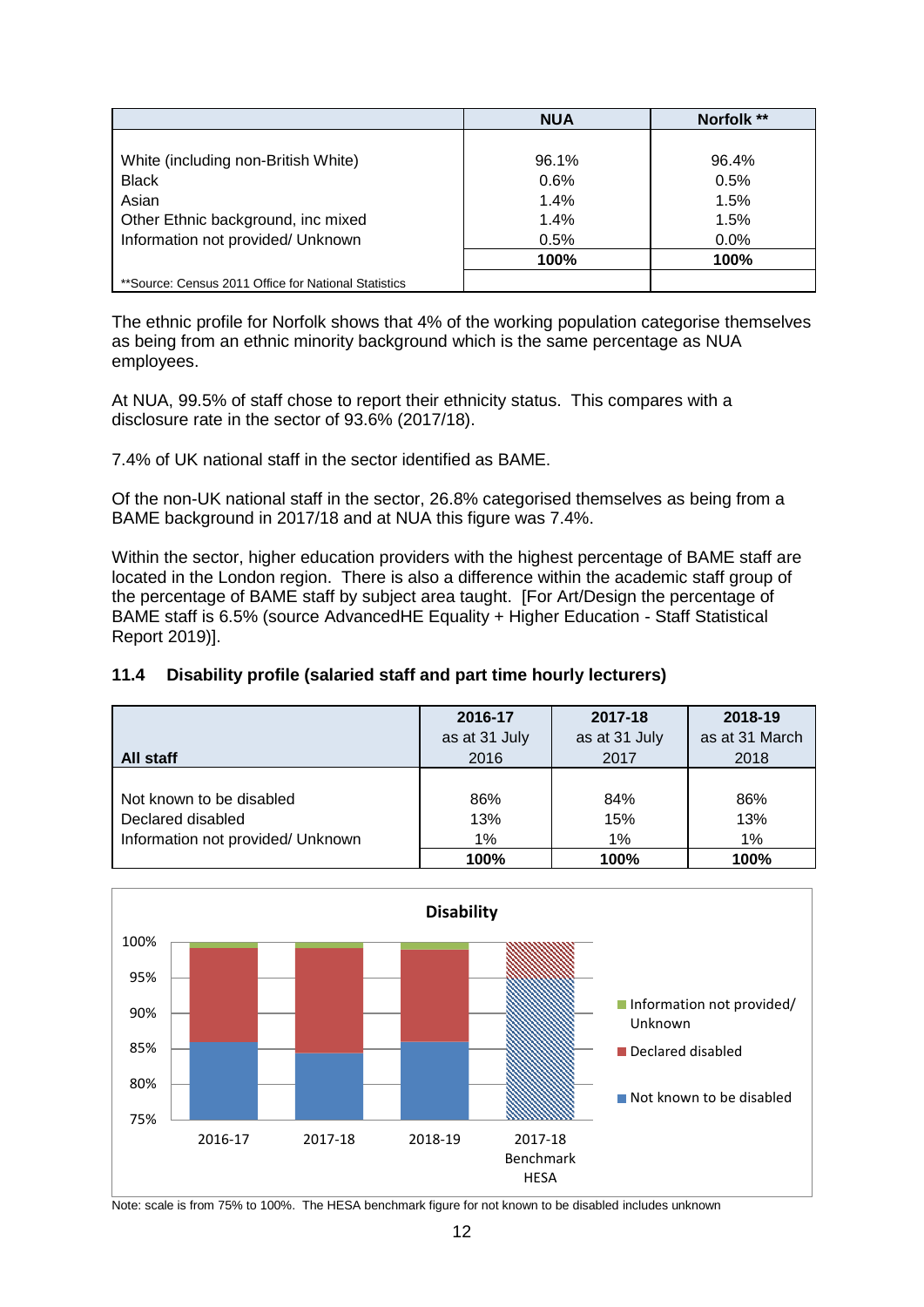At NUA 99% of staff declared their disability status, with 13% of staff identifying themselves as having one or more disabilities. This compares to 5% of total staff in the sector declaring a disability (figures in the sector combine not known to be disabled with unknown). NUA had the third highest percentage of staff in the sector declaring they have one or more disabilities in 2017/18.

Of the staff who declared they had one or more disabilities, 56% have a specific learning difficulty such as dyslexia, dyspraxia or AD(H)D. This figure compares to 21.5% in the sector in 2017/18. In specialist arts and design universities, the percentage of staff declaring a specific learning difficulty such as dyslexia, dyspraxia or AD(H)D, is similar to NUA.



# **11.5 Sexual orientation profile (salaried staff and part time hourly lecturers)**

The level of disclosure of sexual orientation remains similar to last year, 85% (2017/18) and 84% (2018/19).

From 2012/13, the HESA staff data collection gave an opportunity for Higher Education Institutions to return data on the sexual orientation of staff.

In institutions that returned sexual orientation information to HESA, 52.1% provided information, 12.4% refused to provide information, and for 35.5% the data field was blank. However, the proportion of all staff for whom sexual orientation data was known increased by 2.7 percentage points 49.5% in 2016/17 to 52.2% in 2017/18. The proportion of staff with unknown information on sexual orientation was larger for staff aged 61 and over (57.0%) than for staff aged 30 and under (37.5%). (Source: AdvanceHE 2019)

Of the staff in the sector who provided data on sexual orientation (excluding not provided and prefer not to say) 93.9% identified themselves as Heterosexual, 2.4% Gay men, 1.7% Bisexual, and 1.3% Gay women/lesbian (Source: AdvanceHE 2019). This compares to 96%, 2%, above 1% and less than 1% respectively at NUA.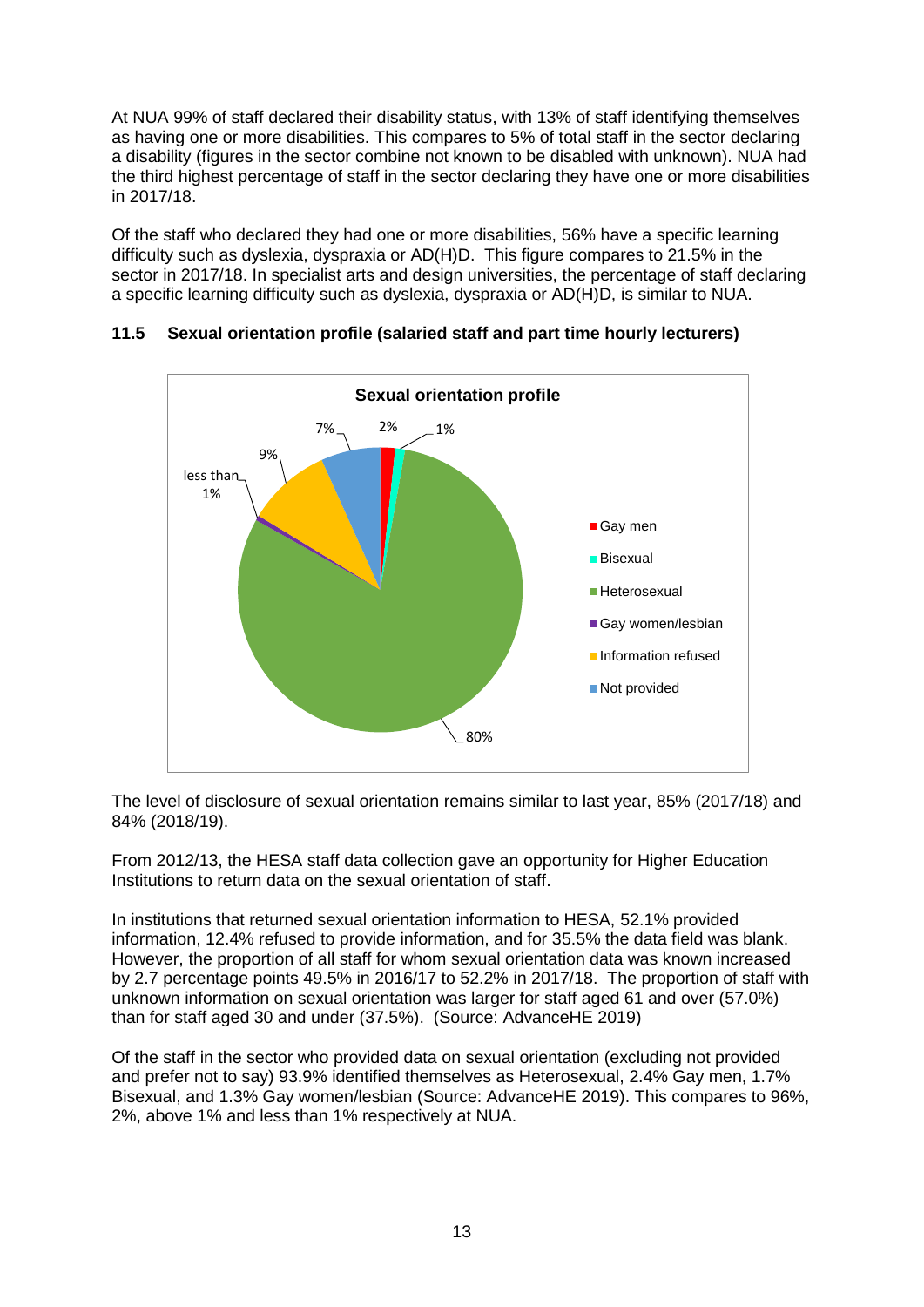

# **11.6 Religion or belief profile (salaried staff and part time hourly lecturers)**

The University has been collecting information on religion or belief of staff through the annual staff data collection for a number of years.

88% of staff disclosed their religion or belief, the same as last year.

62% of staff classified themselves as having no religion or belief which also remains the same as last year, and Christian remains the largest religious belief group at 23% for another year.

For the HESA 2017/18 return, 75.8% of Higher Education Providers (HEPs) returned staff data on religion or belief, however the data was blank for 33.5% and 12.2% refused to provide information; 45.7% of total staff. Of the staff in the sector who disclosed their religion or belief, 42% had no religion or belief, (compared to 62% at NUA) and 30% stated they were Christian (compared to 23% at NUA).



# **11.7 Gender reassignment profile (salaried staff and part time hourly lecturers)**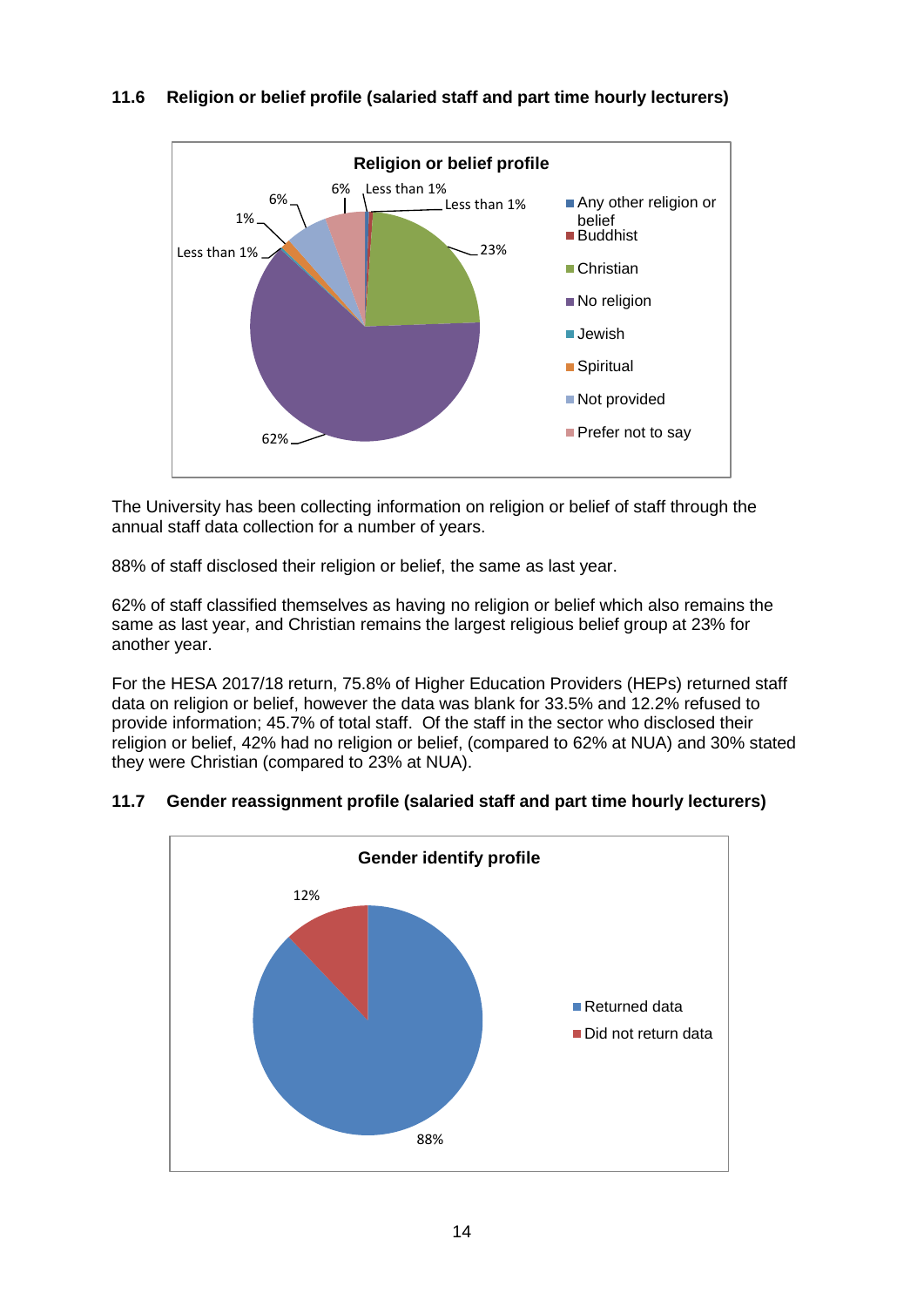Gender reassignment is the legal term used in the Equality Act to describe the protected characteristic of anyone who 'proposes to undergo, is undergoing or has undergone a process (or part of a process) for the purpose of reassigning the person's sex by changing physiological or other attributes of sex' (Equality Act 2010).

In previous years HESA reports have used the term gender identity. The term gender identity is different to gender reassignment and refers to a person's internal perception of their gender. The possible field options are yes, no, and information refused. The phrasing and options associated with this question refer to an individual's gender reassignment not gender identity. This information is recorded on the basis of the staff member's own selfassessment.

The University has included gender identity (gender reassignment) in the staff data collection and staff application form since 2012. 12% of staff chose not to provide information on their gender reassignment compared to 14% in 2017/18.

Of the staff in institutions that returned gender reassignment information to HESA in 2017/18, 49% provided information, 5.1% refused to provide information, and for 45.9% the data field was blank. Overall, gender reassignment information was unknown for 71.1% of all staff working in higher education. This proportion has shown an increase of 4.6% from 2016/17 levels (66.5%).

# **11.8 Maternity, Paternity and Shared Parental Leave**

Nine staff took maternity leave in 2018/19 and three members of staff took paternity leave. One member of staff took Shared Parental leave during this period.

Staff on maternity/shared parental leave were given the opportunity to be kept informed of developments at the University and many staff took advantage of "keep in touch days" during this period.

The Maternity Connections scheme has been running for over a year, which is a voluntary, informal scheme for NUA female members of staff to directly contact and mentor other female colleagues with recent experience of pregnancy at work, maternity leave and life as working parents for support and advice.



# **11.9 Marital status profile**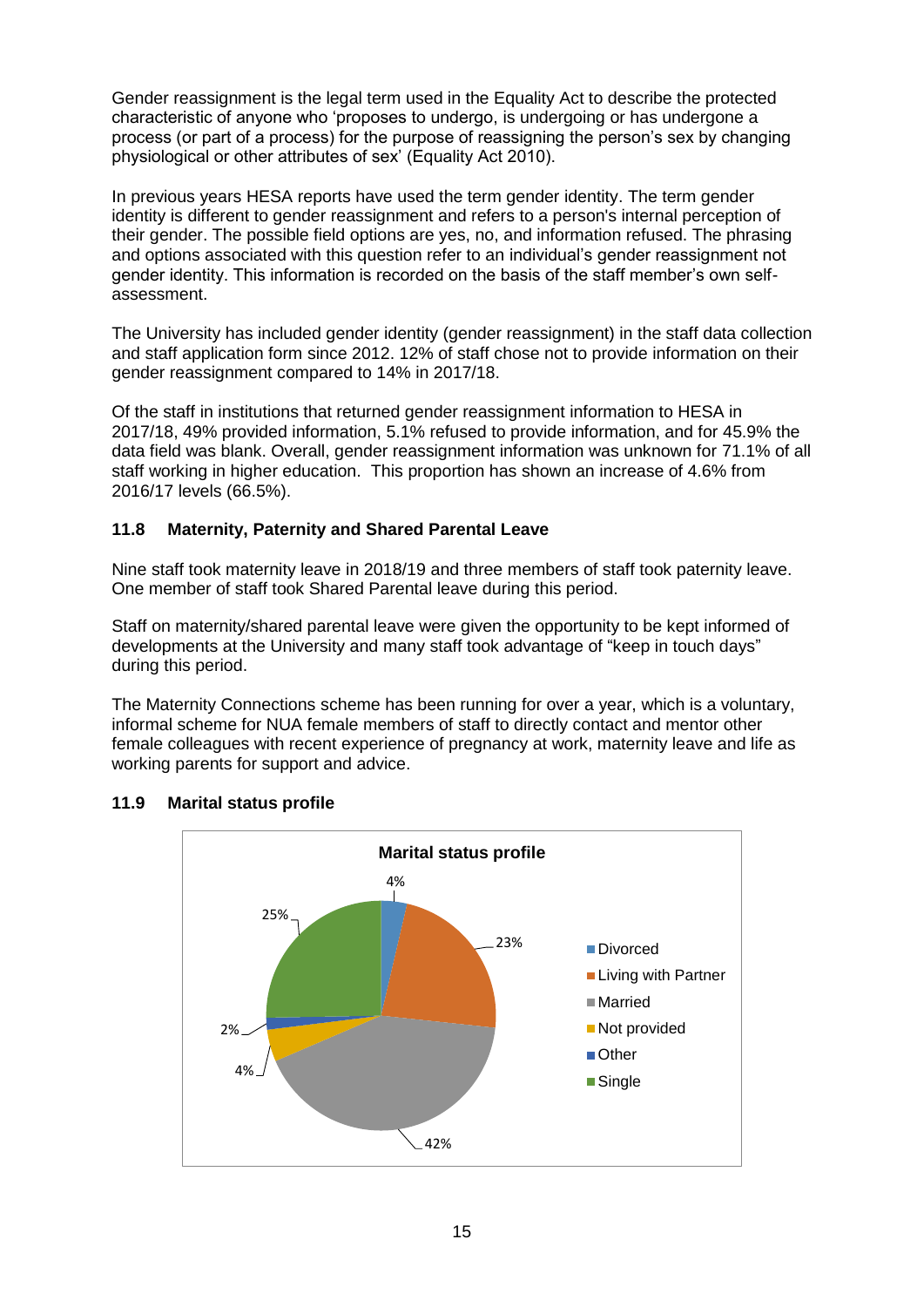For NUA staff, marital status is the information they provide for their current marital status. 4% of staff did not provide data on their marital status in the 2018/19 staff data collection, a further improvement on the 2017/18 figure 6%.

Comparative data for the HE sector is not available for marital status as this information is not required in the HESA staff collection.

The percentage of NUA staff declaring they are married is 42%, this compares to 50% in the Norfolk population (Census 2011 - which classifies an individual according to their legal marital or registered same-sex civil partnership status as at the census day).

The census uses the term 'single' to refer only to someone who has never been married or in a registered same-sex civil partnership, which were options on the census questionnaire. 29.5% of the Norfolk population declared themselves to be single compared to 25% of employees at NUA.

No staff declared they were in a civil partnership, compared to 0.2% in the Norfolk and England census data.

#### **11.10 Gender Pay Gap**

Gender Pay Gap legislation introduced in April 2017 requires all employers of 250 or more employees to publish their gender pay gap data by 30<sup>th</sup> March each year. The Gender Pay Gap Report 2019 reflects data for employees in place at a snapshot date of 31<sup>st</sup> March 2019.

The mean gender pay gap is 5.6% lower for women, which is a mean average of 11.6% better than the whole economy. The median gender pay gap is 8.7% lower for women, which is a median average of 9.2% better than the whole economy.



The Gender Pay Gap Report 2019 is published on the University and Government websites.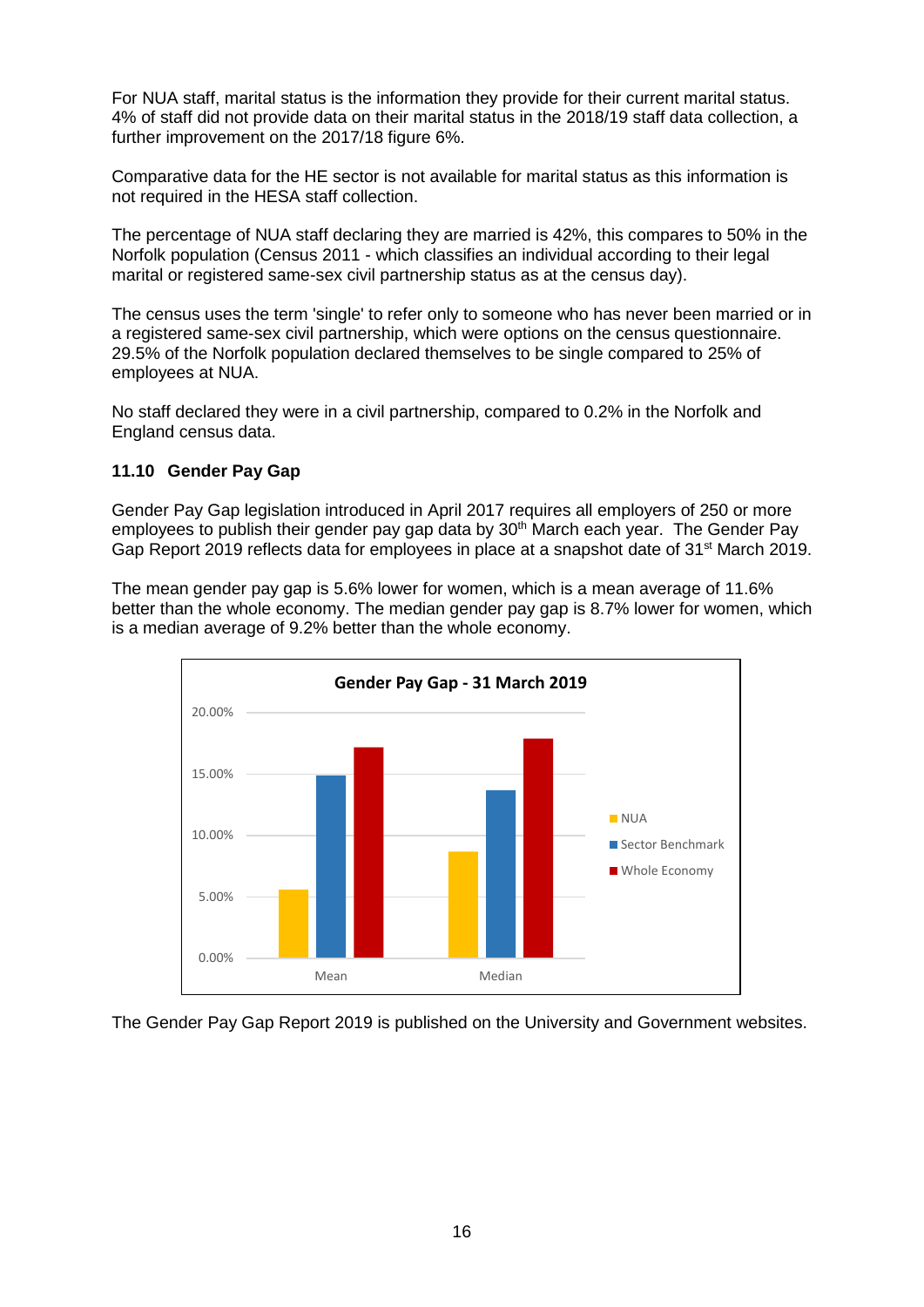# **12 Student Profile Statistics**

Student profile data is gathered from new and returning students as part of the enrolment process. The information collated is in line with the requirements of the student HESA return and since 2013/14 the collection was expanded to include further data on protected characteristics. Comparative data for all Higher Education Providers (HEPs) from the HESA student information for 2016/17 has been included where available.

Applicants for undergraduate courses apply through the UCAS system. NUA welcomes individuals from a wide range of backgrounds and previous educational or professional experiences, including those with nonstandard qualifications. Provision is made for those applicants who may not be ready to commence an undergraduate course of study but may be suitable for a four year degree course. Offers to both undergraduate and postgraduate courses are made on the basis of an interview and portfolio. All applicants are offered the opportunity to attend an interview.

| <b>Age on Entry</b> | Undergraduate | Postgraduate | <b>Total</b> |
|---------------------|---------------|--------------|--------------|
| 18 or under         | 41%           | 0%           | 38%          |
| 19-20               | 45%           | 0%           | 41%          |
| 21-24               | 9%            | 57%          | 13%          |
| 25-34               | 2%            | 24%          | 4%           |
| 35-49               | 1%            | 10%          | 2%           |
| $50+$               | 2%            | 9%           | 2%           |

# **12.1 Student Age Profile on Entry**



The age profile of new undergraduate entrants remains similar to last year with a small decrease of 2% for age 18 or younger and slight increase of 1% for age 19-20 and age 21- 24.

For postgraduate entrants there has been a large increase from 43% (2017/18) to 57% this year (2018/19) for ages 21-24, and a decrease on all other age entrants, apart from age 18- 20 which remains at a 0%.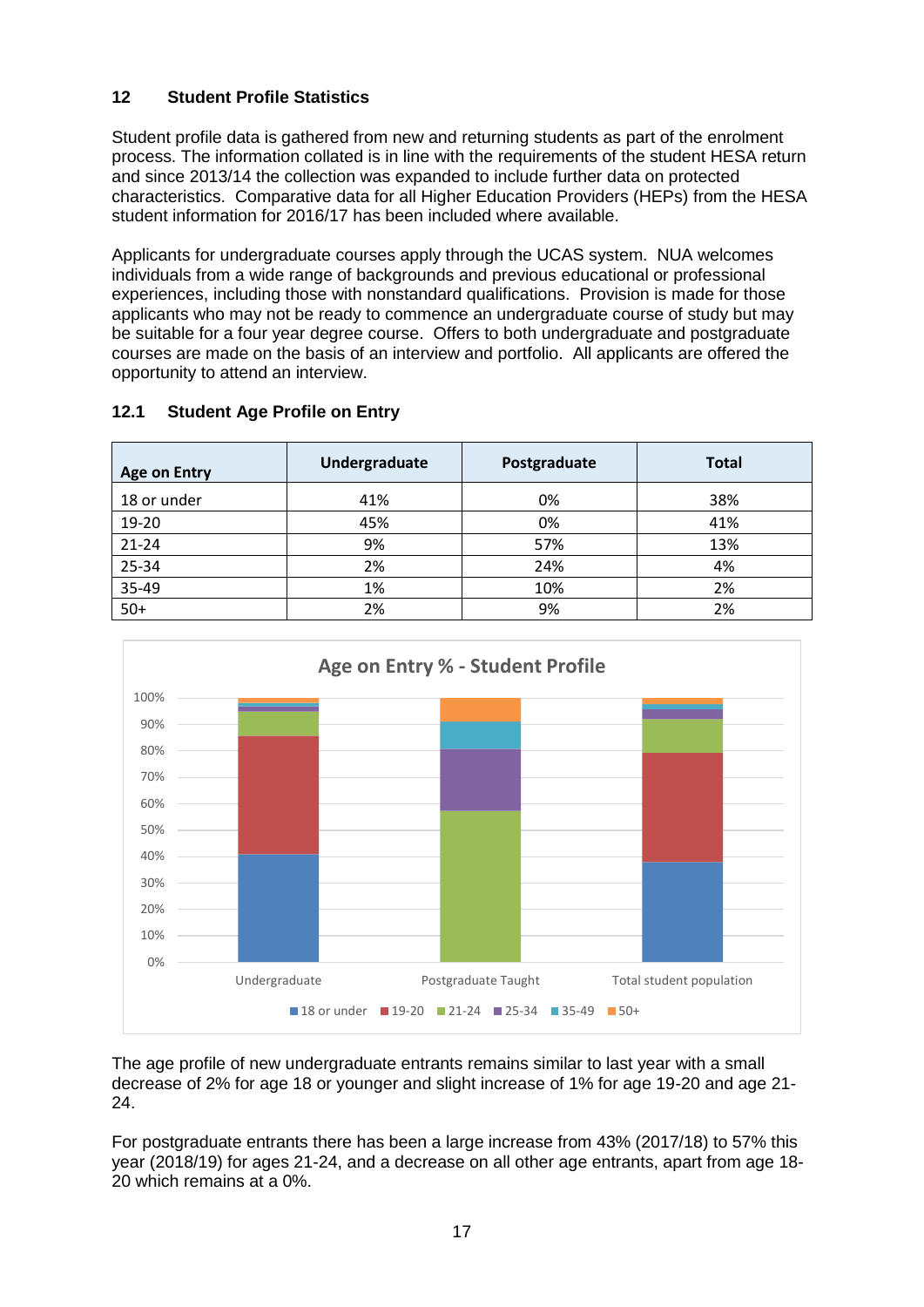For the total student population, the majority of students (79%) were aged 20 or under in 2018/19, this remains the same as 2017/18. This compared with the overall student population in all HEPs of 57% in the academic year 2017/18.

# **12.2 Gender profile of Students**

| 2018/2019 Gender | Undergraduate | Postgraduate<br><b>Taught</b> | <b>Total Student</b><br><b>Populations</b> |
|------------------|---------------|-------------------------------|--------------------------------------------|
| Female           | 61.7%         | 68.7%                         | 62.0%                                      |
| Male             | 37.6%         | 31.3%                         | 37.3%                                      |
| Non-Binary       | $0.0\%$       | $0.0\%$                       | 0.0%                                       |

*\*Very small percentage of non-binary gender not shown as below reasonable publication threshold.*



The overall percentage distribution of female to male students remains consistent with 62% female and 37.3% male (61.5% and 37.9% in 2017-18). Comparative data for all HEIs in 2017/18 shows a distribution of 58.3% female and 41.6% male.

For new undergraduate students, the proportion of female to males has been consistent with 61.7% female and 37.6% male (61.3% to 38% in 2017-18), while postgraduate taught new entrants have seen less males recruited in 2018/19 (31.3% compared to 34.9% the year before). For all HEIs in 2017/18 the proportion of new female undergraduates was 57.5% and 59.7% for new taught postgraduate students.

# **12.3 Student Ethnicity Profile**

| 2018/2019 Ethnicity Classification    | Undergraduate | <b>Postgraduate Taught</b> | <b>Total Student</b><br>Population |
|---------------------------------------|---------------|----------------------------|------------------------------------|
| Black or Asian Minority Ethnic origin | 13.9%         | 15.2%                      | 14.0%                              |
| White                                 | 86.0%         | 84.8%                      | 85.8%                              |
| Information Refused/Not known         | 0.1%          | 0.0%                       | 0.0%                               |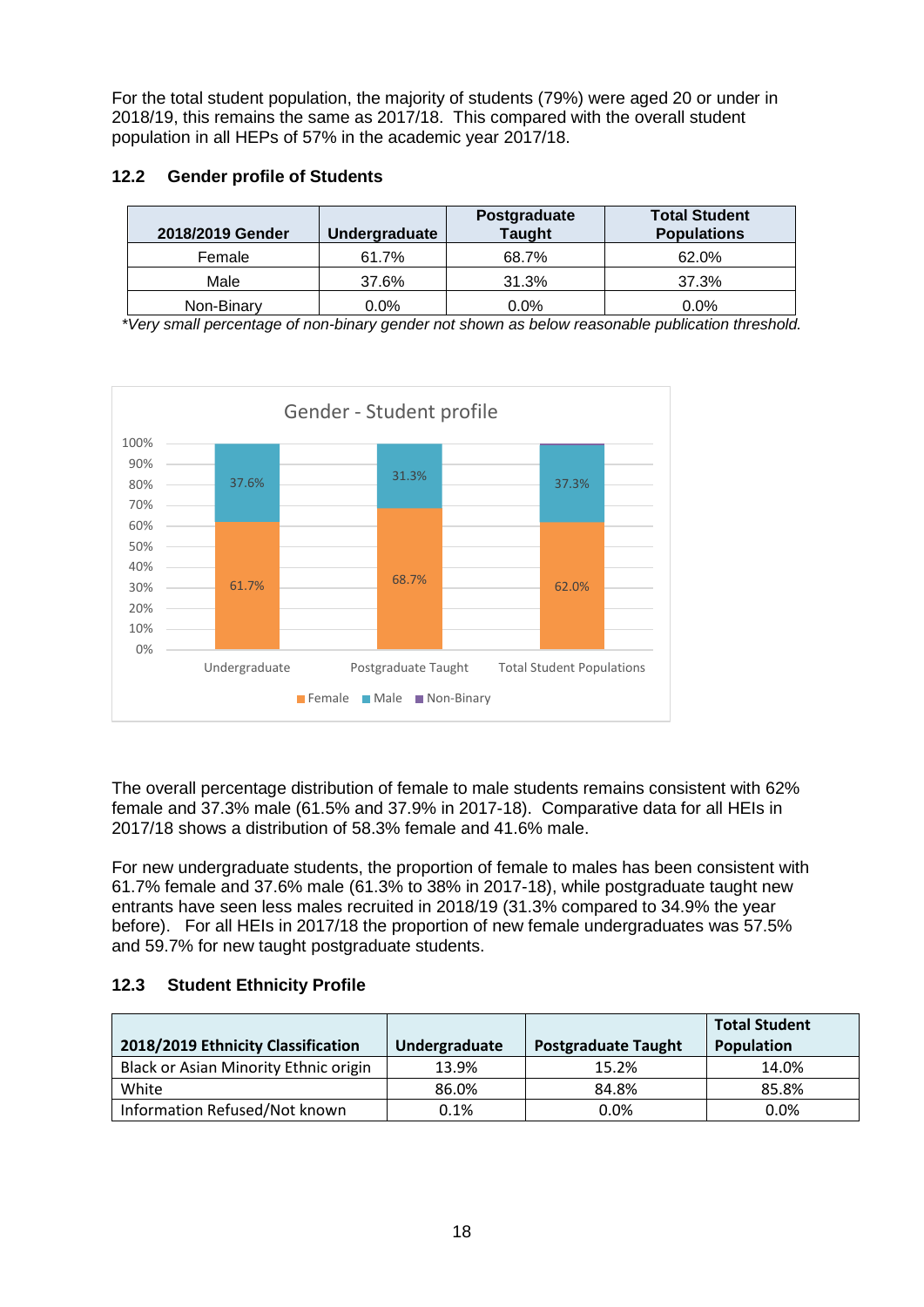

The percentage of undergraduate new entrants from Black, Asian or Minority Ethnic (BAME) backgrounds increased slightly from 13.5% in 2017-18 to 13.9% in 2018-19. The overall percentage of new entrants from BAME backgrounds increased from 13.2% in 2017/18 to 14%% in 2018-19. There was a large increase of entrants from BAME backgrounds in Postgraduate Taught rising from 6.4% (2017-18) to 15.2% this year (2018-19).

Comparative data for all HEPs in 2017-18 shows 23.6% of undergraduate new entrants were from BAME.

# **12.4 Student Disability Profile**

| 2018/2019 Disability<br><b>Classification</b> | Undergraduate | Postgraduate<br><b>Taught</b> | <b>Total Student</b><br>Population |
|-----------------------------------------------|---------------|-------------------------------|------------------------------------|
| No Disability                                 | 72.4%         | 63.6%                         | 72.0%                              |
| Dyslexia/Dyspraxia/ADHD                       | 9.0%          | 10.1%                         | 9.1%                               |
| Other disability                              | 18.6%         | 26.3%                         | 18.9%                              |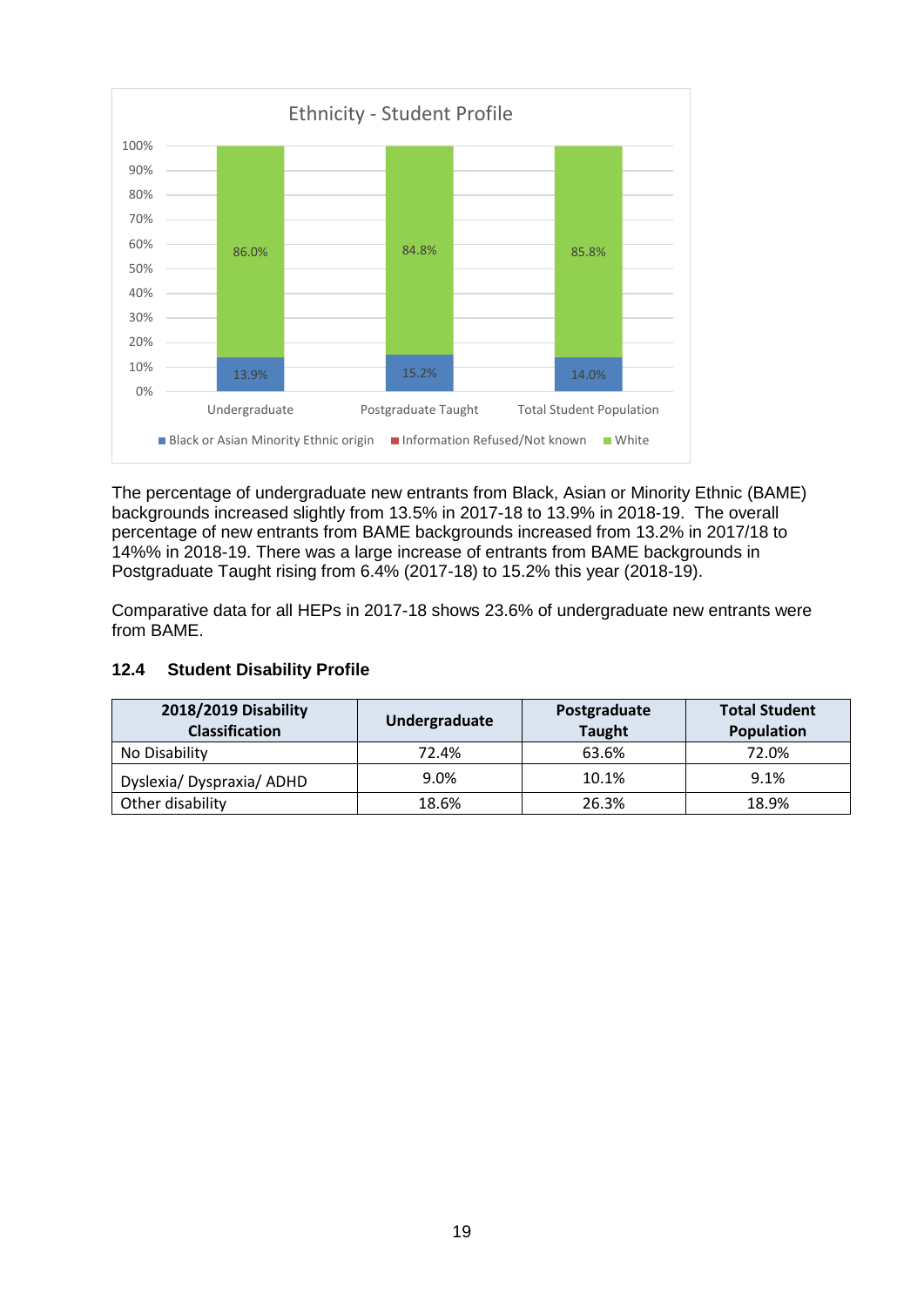

The overall percentage of students declaring a disability in 2018/19 was 28% compared with 27.2% in the preceding year.

In the academic year 2018/19, Undergraduate students disclosing a specific disability (dyslexia, dyspraxia or ADHD) or other disability remained similar to the previous year (9.4% 2017/18 compared to 9% 2018/19 and 17.6% 2017/18 compared to 18.6% 2018/19). Whereas disclosure among Postgraduate Taught students has shifted from 14.7% (2017/18) disclosing a specific disability (dyslexia, dyspraxia or ADHD) to 10.1% this year, and from 16.5% (2017/18) disclosing 'other' disability to 26.3% this year.

Comparative data for all HEPs in 2017/18 showed that 12.9% of students declared a disability with 4.9% disclosing a specific learning difference (dyslexia, dyspraxia or ADHD).

| <b>Postgraduate Religion profile</b> | 2016/17 | 2017/18 | 2018/19 |
|--------------------------------------|---------|---------|---------|
| Any other religion or belief         | 1.3%    | 1.2%    | 1.5%    |
| <b>Buddhist</b>                      | 0.8%    | 0.8%    | 0.9%    |
| Christian                            | 15.0%   | 15.9%   | 16.4%   |
| Jewish                               | 0.2%    | 0.2%    | 0.2%    |
| Muslim                               | 0.7%    | 0.7%    | 0.7%    |
| No religion                          | 73.0%   | 72.6%   | 71.3%   |
| Sikh                                 | 0.1%    | 0.2%    | 0.2%    |
| Spiritual                            | 2.0%    | 1.8%    | 2.3%    |
| Information refused/ unknown         | 6.9%    | 6.5%    | 6.5%    |

#### **12.5 Student Religion or Belief profile**

The level of disclosure has slightly decreased from 93.8% (2017/18) to 93.5% this year. Students identifying with no religion has decreased from 72.2% (2017/18) to 71.3% this year, and those identifying as either Christian or Spiritual has both increased (15.9% 2017/18 to 16.4% 2018/19 and 1.7% 2017/18 to 2.3% 2018/19).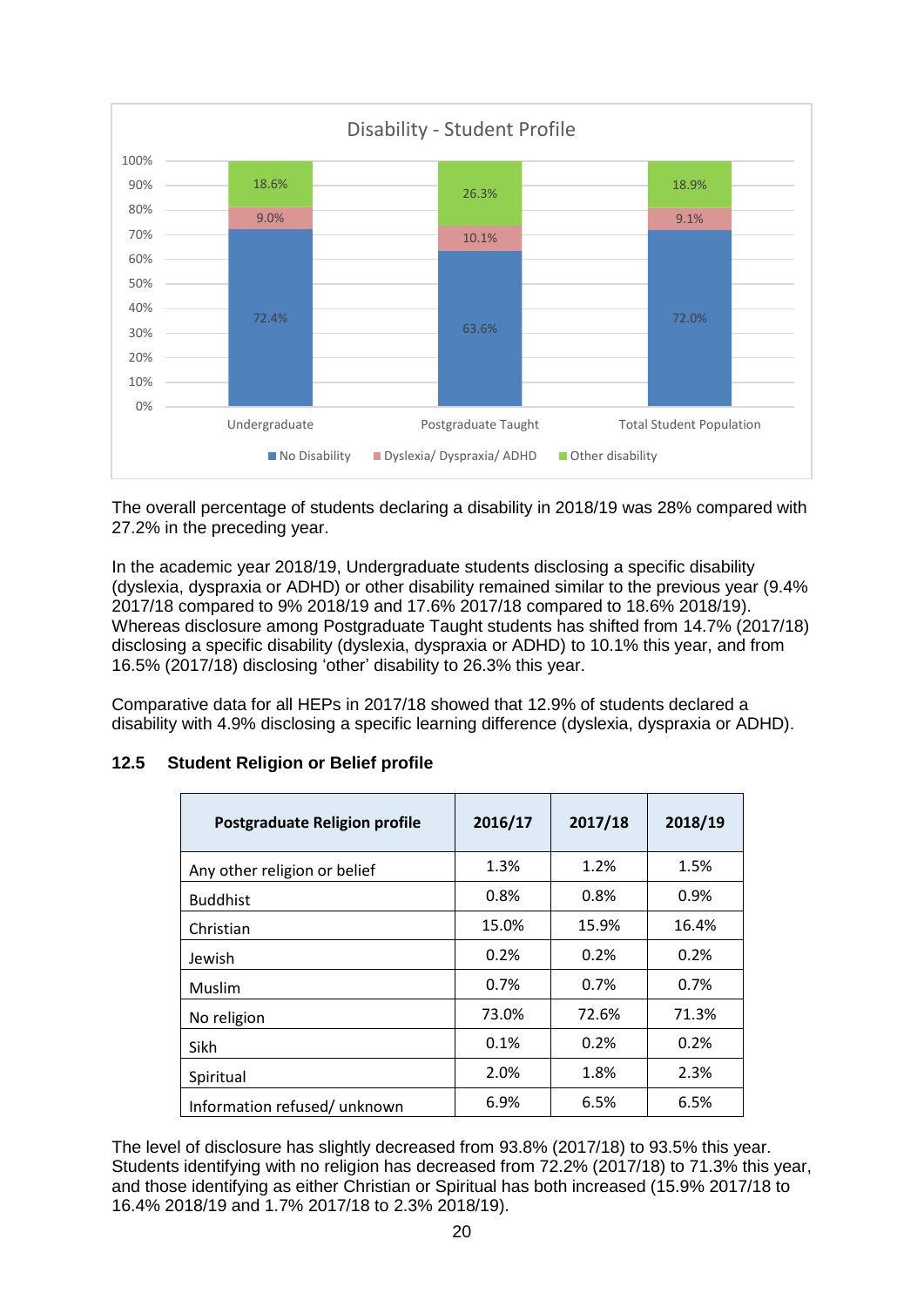## **12.6 Student Sexual Orientation profile**

| <b>Sexual Orientation</b>    | 2016/17 | 2017/18 | 2018/19 |
|------------------------------|---------|---------|---------|
| <b>Bisexual</b>              | 7.1%    | 8.8%    | 9.9%    |
| Gay men                      | 2.2%    | 2.0%    | 2.0%    |
| Gay women/lesbian            | 1.5%    | 1.8%    | 1.8%    |
| Heterosexual                 | 73.8%   | 73.0%   | 71.2%   |
| Other                        | 3.2%    | 3.0%    | 2.9%    |
| Information refused/ Unknown | 12.2%   | 11.5%   | 12.1%   |

The level of disclosure for sexual orientation has slightly decreased this year from 88.9% (2017/18) to 87.9% (2018/19). Whereas students who identified as bisexual has continued to increase each year including a 1.1% further increase this year (2018/19). Also in line with previous years those identifying as heterosexual has continued to decrease, falling by a further 2.3% this year (2018/19).

# **12. 7 Student Gender Identity profile**

Students are asked the question "Is your gender identity the same as the gender you were originally assigned at birth?"

| <b>Gender Identity</b> | 2016/17 | 2017/18 | 2018/19 |
|------------------------|---------|---------|---------|
| Yes                    | 94.9%   | 94.9%   | 95.5%   |
| No                     | 1.3%    | 1.3%    | 1.3%    |
| Information refused    | 3.8%    | 3.7%    | 3.3%    |

There were a small percentage of students who disclosed that their gender identity is different from the gender that they were assigned at birth. This compares to the sector data for 2015/16 of 2.3%.

NUA has an established policy for supporting students who have transitioned prior to admission or who transition during their studies with the University. Students can obtain confidential advice from the University's Student Support staff throughout the application process and once they have enrolled.

For students in the process of transitioning, the University will ensure that the student record system, and any information arising from it, reflects the preferred name and gender identity specified by the student. In cases where official documentation has not yet been amended to reflect the new gender identity, the University offers a confidential identity verification procedure to ensure that the individual student's privacy is protected during the enrolment process. The University also supplies personal fridges for students in its managed accommodation to enable safe and secure storage of medication.

Further information regarding support from NUA for students transitioning can also be found in section 9 (Students' Union at NUA).

HESA data returned for 2017/18 for all HEPs, shows that for 40.1% of students this data item was blank.

# **12.8 Student Marital Status**

The University does not currently collect information on students' marital status. Students on undergraduate courses are expected to study full-time, as NUA does not offer a part-time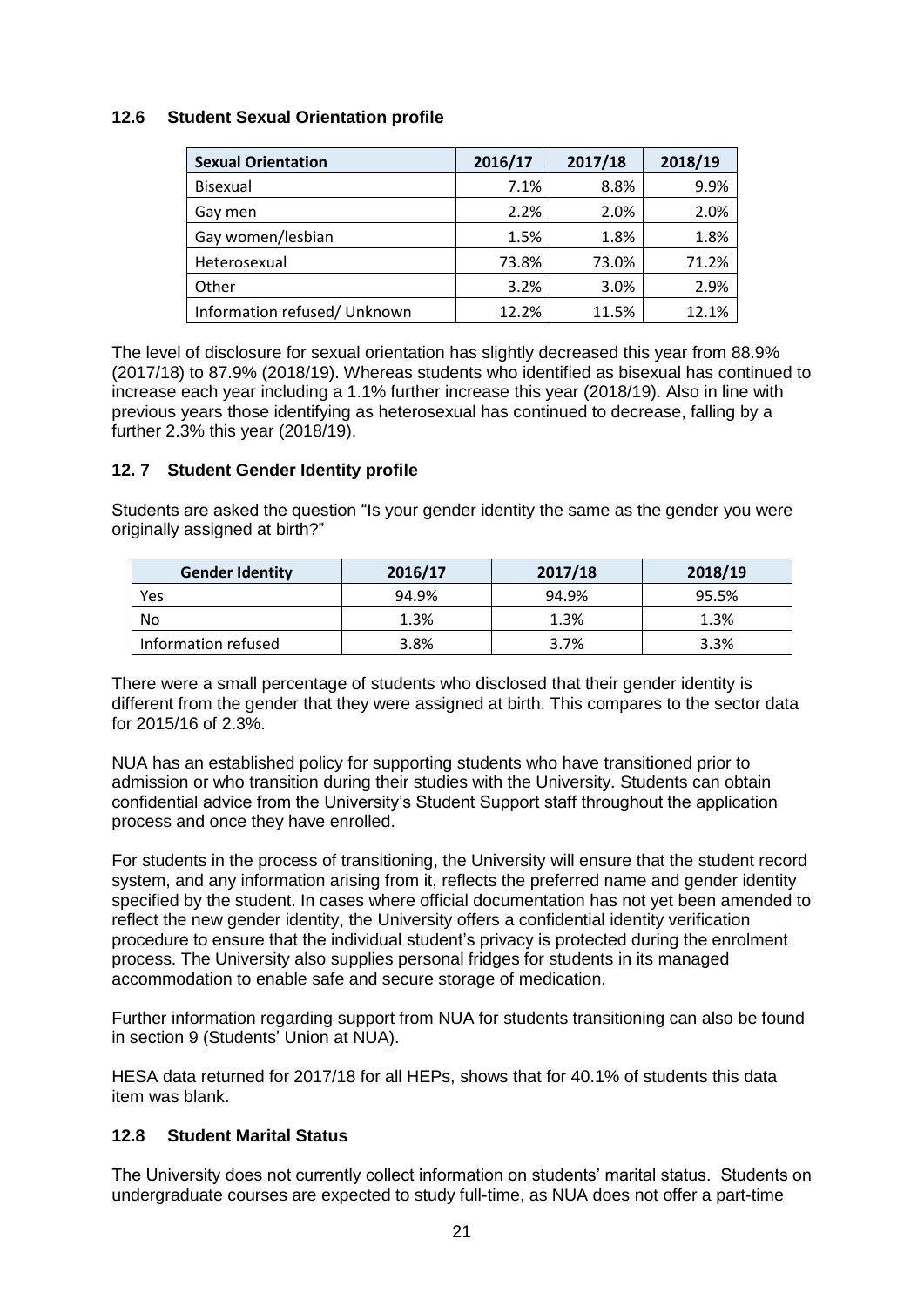route. Part-time provision is available on postgraduate taught and postgraduate research degree courses.

Students who are experiencing difficulties directly related to their marital status can seek mitigation through our Extenuating Circumstances procedure and all students have access to information, advice and guidance through the University's Student Support service. Financial support may be available through the NUA's Access to Learning Fund where additional financial needs are identified.

# **12.9 Student Pregnancy and Maternity**

One student went on intermission due to pregnancy in 2018/19. While on maternity leave, students retain access to the course virtual learning environment (VLE) and are able to access on-line course materials and keep in touch with their peers. Before rejoining their course students are contacted by Student Support to discuss any additional support needs that may be required and when they return to University students attend a series of supportive monitoring sessions with their course teams. The University does not have crèche facilities and students are expected to arrange childcare.

The Student Support staff will assist any student with funding applications to Student Finance England if required. Additional financial support may be available through the University's Hardship Fund where additional financial needs are identified.

#### **13 Staff Recruitment Profile (applicants)**

The profile of candidates is analysed by the Human Resources Department for each staff vacancy and the information is used to monitor the recruitment process for protected characteristics. On an annual basis applicant data is produced for all vacancies and the data below provides an overview of the diversity profile of applicants for employment at the University.

During the academic year 2018/19 a total of 68 staff vacancies were advertised which generated 1001 applications. (This included vacancies which were advertised more than once.) The breakdown of vacancies and applicants is provided. Where an individual submitted an application for more than one vacancy the data is recorded for each vacancy.

| Post Type                    | No of posts advertised | No of applicants |
|------------------------------|------------------------|------------------|
| Academic                     |                        | 106              |
| <b>Professional Services</b> | 46                     | 759              |
| Part-time Hourly Lecturer    | 13                     | 136              |

All applicants are asked to complete an Equality and Diversity Monitoring Form which is detached from the application prior to the shortlisting process and retained in the Human Resources Department only.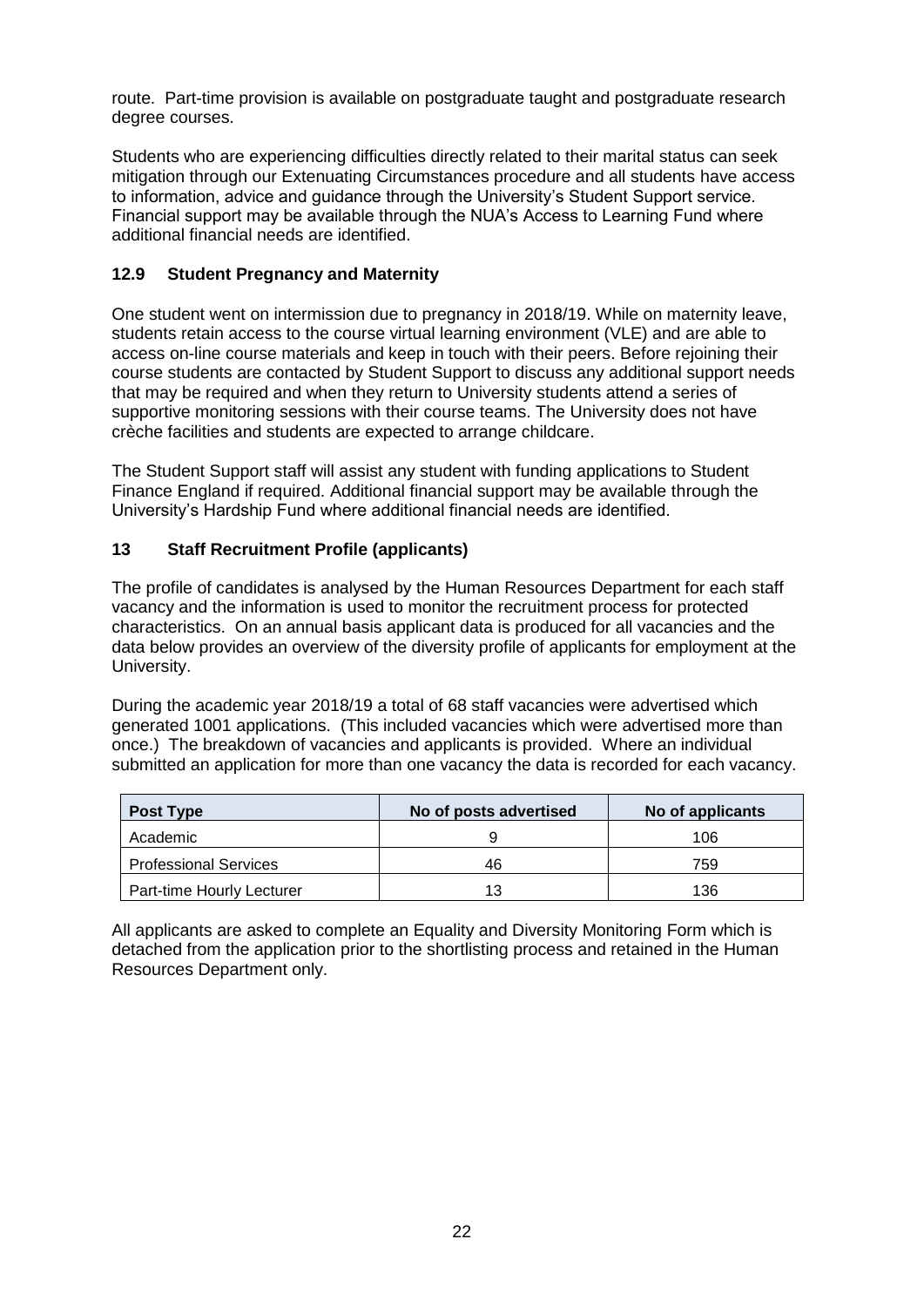# **13.1 Age profile (applicants)**



The variation in age range of applicants for the different job categories reflects the nature of the role. Academic and Part-time Hourly Lecturer posts require experience in the academic discipline and therefore the number of applicants in the age range below 30 is significantly smaller (9.4% and 9.6%) than for professional services staff at 45.5%, where the highest proportion of applicants were in this group.

There was a higher percentage of applicants under 30 applying for academic roles (9.4%) in 2018/19 compared to the previous year (5.7%).



# **13.2 Gender profiles (applicants)**

Gender profiles by area remained very similar to the previous year for Academic (40% female) and Professional Services (64% female), whereas applicants for Part-time Hourly Lecturer roles has increased by 9% for male applicants to 62% from 2017/18 to 2018/19.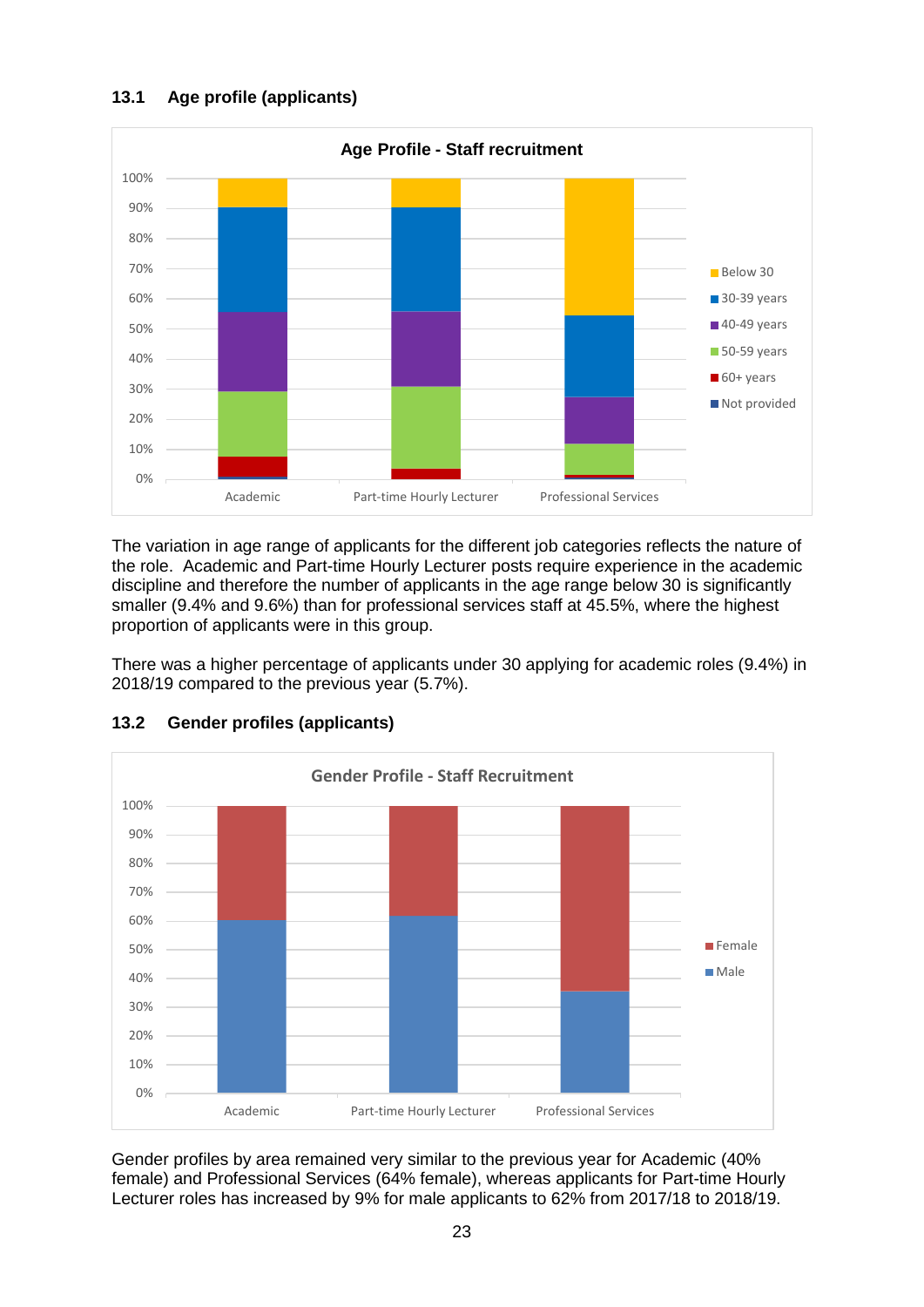The percentage of female applicants for professional services vacancies continued to be high at 64%. The vacancies included a large number of administrative posts which had a high percentage of female applicants. This was balanced by specialist IT and technician roles which had only male applicants.



# **13.3 Ethnicity profile (applicants)**

Although a small percentage of applicants (11.5%) were from Black, Asian, and minority ethnic groups, this is an increase of 2.8% from the previous year (8.7%). 85% of applicants classified themselves as white, this included non-British white applicants. Ethnicity status was not provided or refused by 3.5% of applicants.

The level of disclosure (96.5%) was slightly higher in 2018/19 compared to 96.1% in the previous year.

All NUA staff are required to undertake the Unconscious Bias online training. To ensure the shortlisting process is fair and transparent, the Director of Human Resources reviews all shortlists with special reference to BAME applications. The E&D Monitoring forms are not shared with the shortlisting panel. Only applicants who match the essential criteria for the position are shortlisted.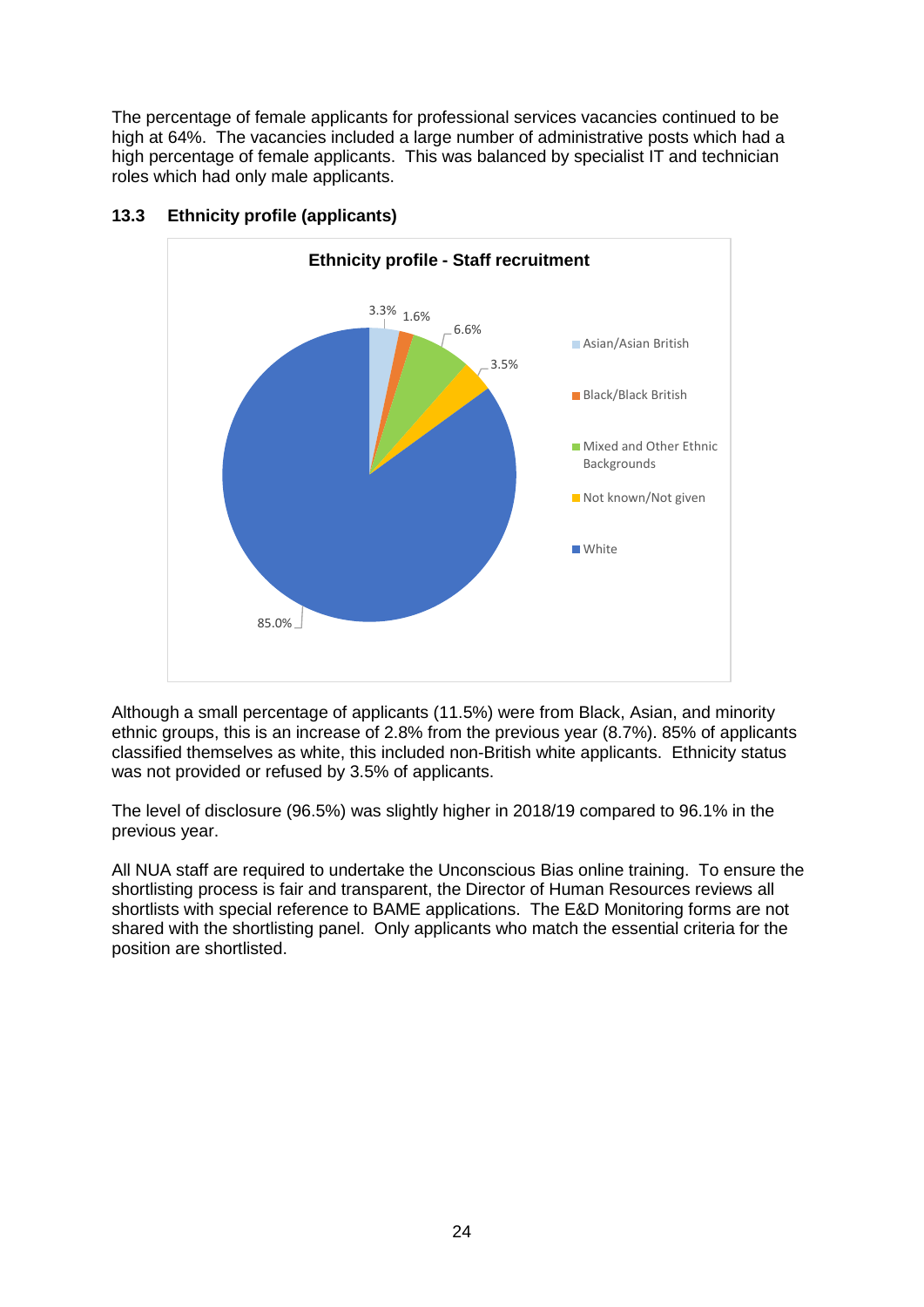#### **13.4 Disability profile (applicants)**



The number of applicants identifying that they have a disability increased slightly again this year to 11.6%, compared to 10.4% in 2017/18 and 9.1% in the previous year.



# **13.5 Sexual orientation profile (applicants)**

Disclosure rates have slightly decreased from last year with 11.8% of applicants preferring not to say, compared to 9% in 2017/18.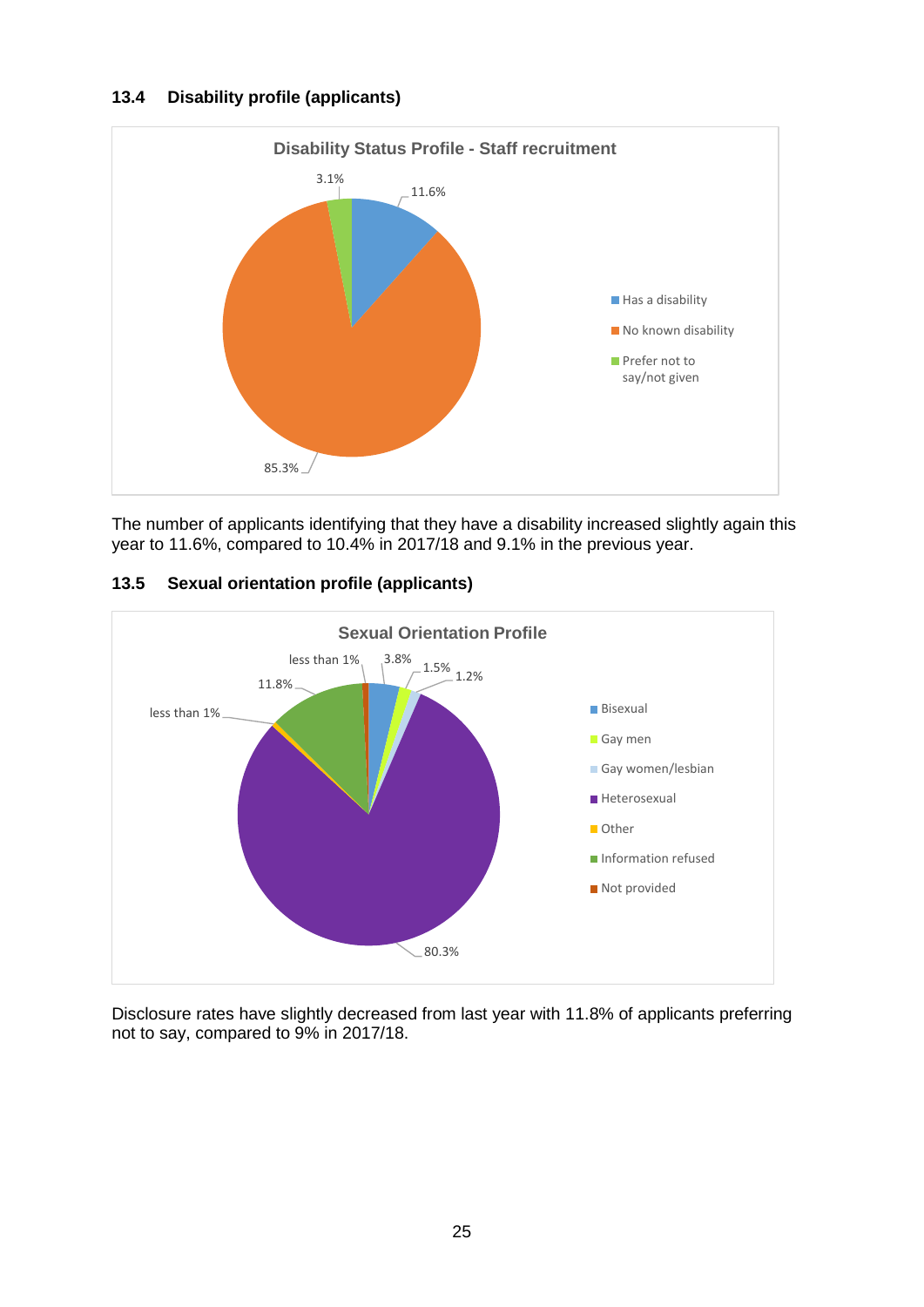# **13.6 Religion or belief profile (applicants)**



Applicants declaring no religion or belief remains similar to last year (64.5% in 2017/18). Since the addition of the 'Spiritual' category two years ago this has increased from 2.1% to 3% of applicants declaring their religion/belief as Spiritual.

# **13.7 Gender identity profile (applicants)**

Less than 1% of applicants identified themselves as transgender. The level of disclosure in 2018/19 was 80%, and at the same level as the previous year.



# **13.8 Marital status profile (applicants)**

The number of applicants that provided no information on their marital status increased to 5.8% this year compared to 3.6% last year. The highest proportion of applicants (41%) stated they were single, which remains similar to last year.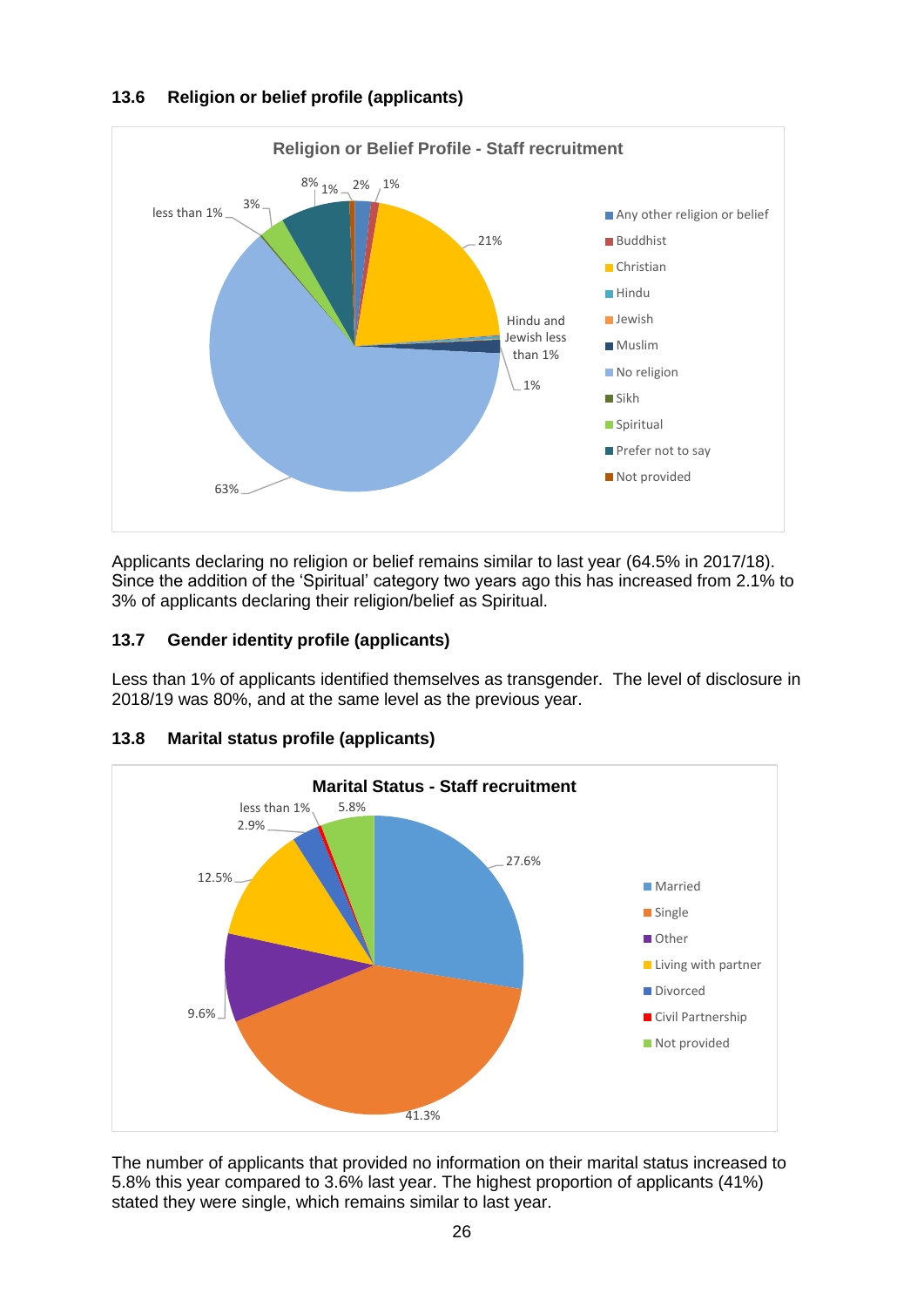#### **14 Disability Support for Applicants and Students**

The Student Support team has an all-day presence at each of NUA's Open Days (currently eight per year), and numerous questions regarding disability support are fielded from potential applicants and their parents.

Through our Applicant Portal, disabled applicants are then given the opportunity to disclose any support or adjustments they may require for interview, in respect of their disability. Following this, further information is sent to applicants who have made a disability disclosure. This aims to familiarise them with the Disabled Students' Allowance (DSA) and encourage early applications for DSA, and allows NUA to be anticipatory and pro-active by identifying and exploring support needs early.

If an applicant discloses a disability or condition that may affect their ability to access their course, this is explored with them in detail before an offer of a place is made. The purpose of this process is to allow applicants to make informed university choices and ensure that their two UCAS choices are made with full information about access issues.

NUA operates a Disability Support Group which meets during the months leading up to the start of the academic year. The membership of the group includes senior managers. The Group explores any complex support needs identified by firm applicants, and then takes a coordinated approach to arranging support in preparation for the start of term. With the reduction in Disabled Students' Allowance funding at national level, and greater expectations placed on higher education institutions to make reasonable adjustments and create an inclusive campus, the Student Support team is increasingly being asked to purchase specialist equipment and furniture required by individual disabled students, and fund the cost of lower levels of support which are no longer funded by DSA (Practical Assistant support, General Mentor support and occasionally Note taker support).

The Disability Support Advisor provides information, advice and guidance to disabled applicants and students throughout the calendar year. She works with those who have disclosed a physical or mental disability or health condition, whether or not they have applied for Disabled Students' Allowance. She advises on the DSA application process, liaises with academic and workshop staff in order to implement adjustments for individual students, offers 1-2-1 appointments with students on issues to do with their health and wellbeing, and coordinates the work of our team of sessional Student Support Workers.

Students with disabilities are provided with a range of support from skilled support workers, where this has been identified in their DSA Needs Assessment Reports:

- General Mentors can support students at tutorials and in workshops, help interpret project briefs, and advise on basic study skills such as time management.
- Facilitators assist with practical tasks on students' direction.
- Note takers can take notes for students in lectures and tutorials.
- Specialist Mentors work with students with mental health issues and those on the autistic spectrum to help them overcome the barriers they face as a result of their condition. Includes social and study strategies, time management, and advice on strategies to manage their condition.
- Specialist Study Skills Tutors provide specialist study support to students with autism, dyslexia and other specific learning differences.

The University continues to be registered as a Non-Medical Help (NMH) Provider under the quality framework introduced by Student Finance England in 2016, which applies to nonmedical human support funded through Disabled Students' Allowance. The University is audited annually to demonstrate compliance with the Quality Assurance Framework. Our second audit took place in January 2019 in respect of the 2017/18 academic year, and a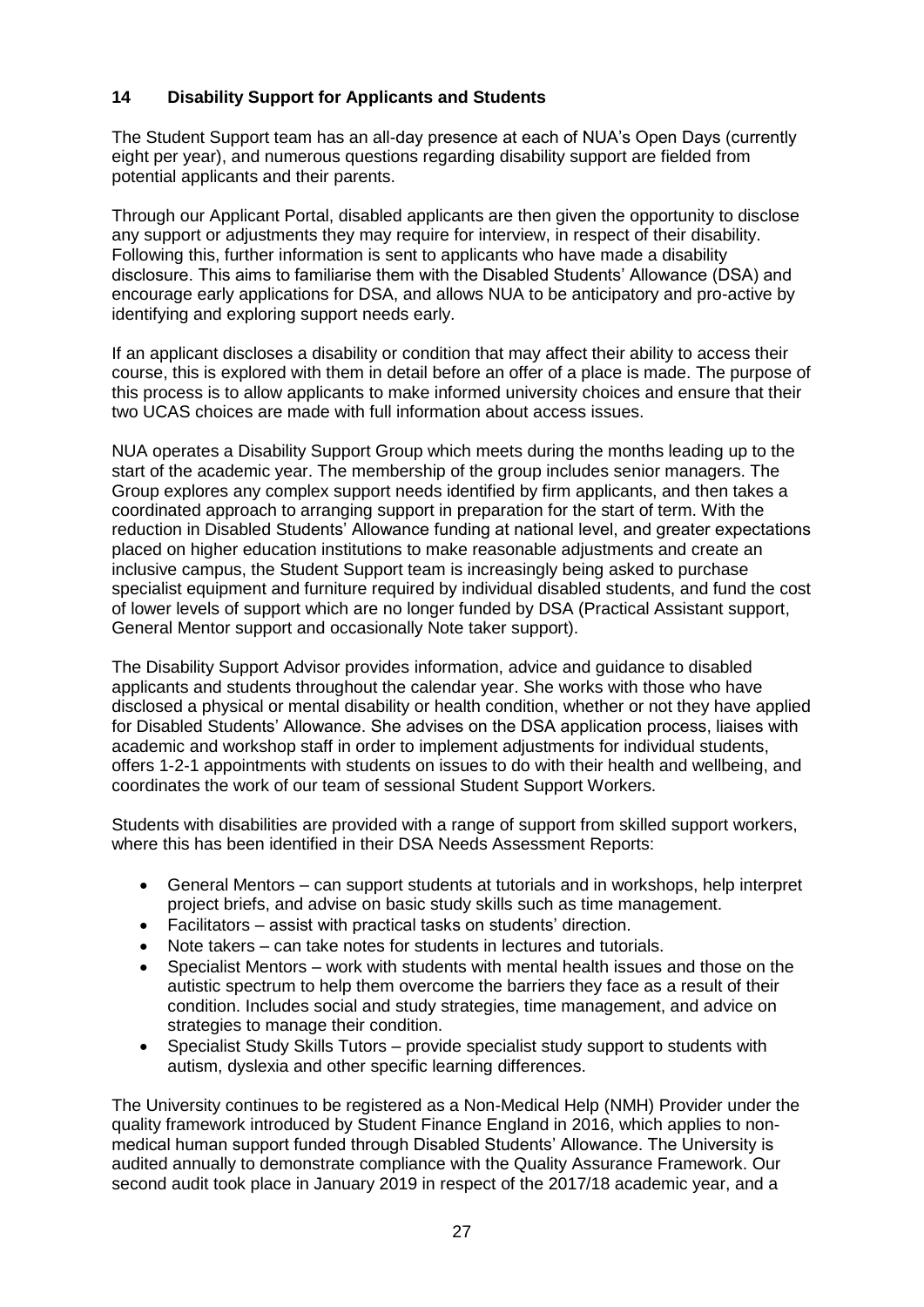pass mark of 99.47% was achieved. Audit fees vary annually and are based on the number of students being supported in any given year.

NMH support can be awarded to NUA or to any number of external providers. The University is expected to maintain a relationship with all external providers who support NUA students. This remains challenging, and work continues to streamline these relationships.

The number of disabled students in receipt of DSA and in attendance at the University continues to rise year on year.

#### **15 The Estate and Accessibility**

The University has an ongoing rolling programme of improvements to its Estate and always ensures that any changes incorporate the needs of people with disabilities and specific needs. During major refurbishments, ways of improving the buildings accessibility and usability are always considered and appropriate changes implemented.

Where physical changes to buildings cannot be made (e.g. due to historic monuments and building restrictions) adjustments are made to relocate facilities into other areas to accommodate students with disabilities.

All students and staff with physical disabilities are given a one-to-one induction by the Health and Safety Officer to assess their specific needs, and designated disabled parking provision is made available for staff and students.

#### **16 Engagement with the Local Community**

The University's HR Officer is a member of the Small and Specialist Institutes Equality Network with the Equality Challenge Unit. The network group is made up of other specialist HE organisations from around the UK that share information on an online forum.

Helen Piercy, Lecturer – Animation, is an Educational Advisor for Animated Women UK which aims to support women from all backgrounds and at every stage in their careers working in the Animation and VFX industry. Helen has now launched a website: Animated Women UK Education (AWUK-Ed), which is a resource for part of the main AWUK website focusing on university students, teachers and groups to provide a platform for offering mentorships, careers information, member showcases and university hosted events. The new website is a great resource addition to support women in VFX and Animation, and has very recently been featured and promoted in the online magazine, Skwigly.

In addition to launching a website Helen has also created a social media group for undergraduates, recent graduates and professional women to share work, make connections and gain insights into the creative industry.

#### **17 Marketing and the University Website**

The University uses images and student profiles/case studies which include international students, those from a diverse ethnic background and a gender mix where possible. For example images containing a mix of male and female students are used to promote the BA (Hons) Fashion and BA (Hons) Textile Design courses which traditionally attract female students. Similarly, promotional literature for the BA (Hons) Games Art and Design course highlights the success of female graduates in a male dominated sector.

A new series of films about workshops and technicians has been uploaded on the website which include interviews with students from a diverse range of backgrounds. More films have also been made by and for international students to illustrate their experience within their course, the University and the City.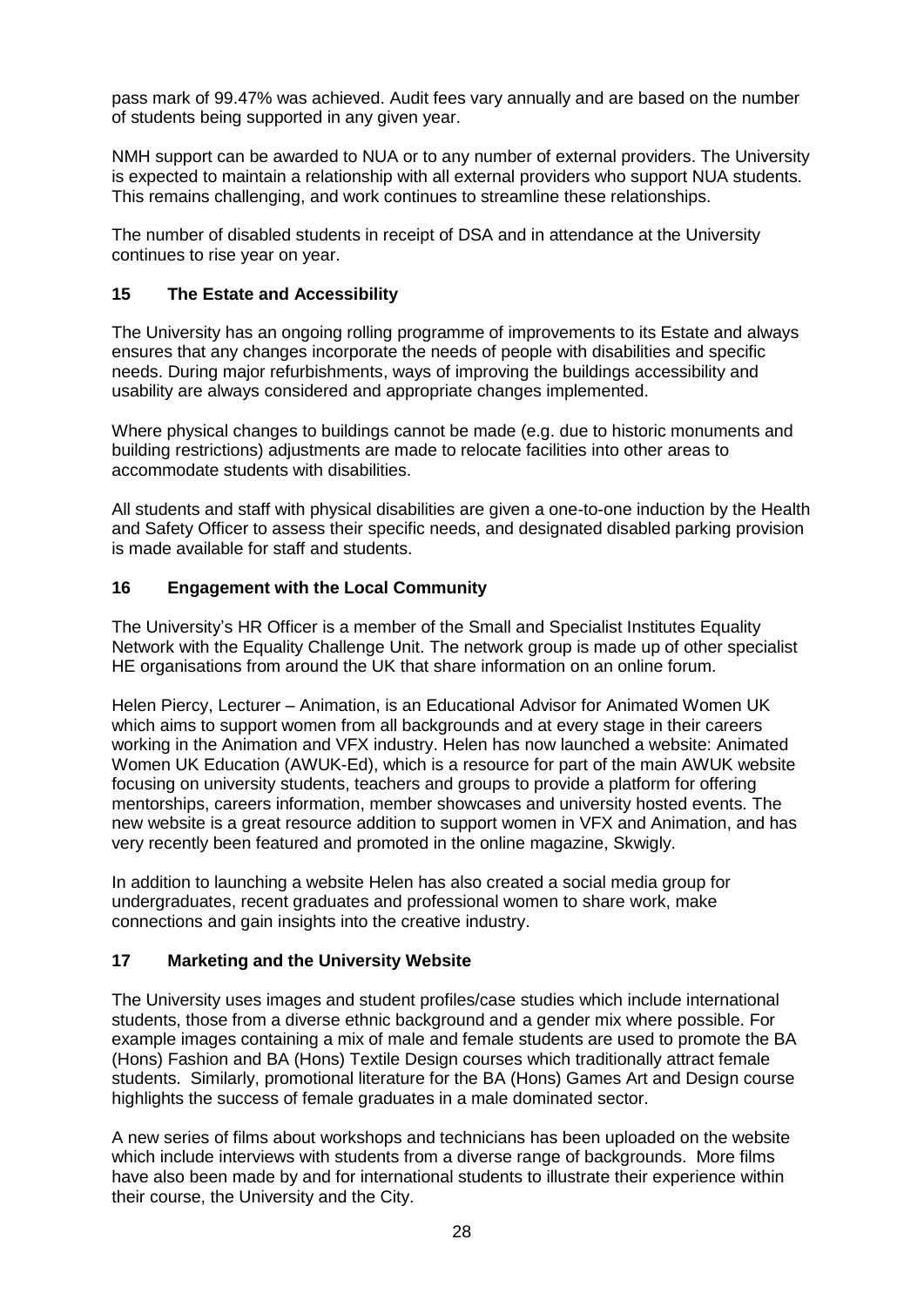The website includes an international section which gives specific information for students from different countries and includes student blogs and interviews. There are more blogs written by students and also Student Support staff highlighting topics such as 'Life Hacks for the 1<sup>st</sup> week'. Social media and especially Instagram takeovers have included information for students from Professional Service staff and students. This forum allows prospective students to ask any question they need to and to receive an immediate response.

Accessibility information is linked from the homepage of the website to ensure users are able to access the information they need. The website has been built along W3C guidelines to make it as accessible as possible. These guidelines include:

- Using meaningful ALT text for all images to provide descriptive text<br>• Using descriptive hyperlink text
- Using descriptive hyperlink text
- Avoiding the use of frames, which are difficult for special browsers to interpret
- Providing navigational short cuts for users of text only browsers and page readers
- Using an easy-to-see web colour scheme
- Using an easy-to-read font type, size and colour

The University maintains a subscription to the SiteImprove service which monitors the website for errors including those that affect accessibility, such as missing meta data attribution, broken links and erroneous spelling.

#### **18 Policies and Guidelines**

In 2018 NUA launched its Maternity Connections Scheme which aims to provide a further level of (informal) assistance and advice to female staff who are either pregnant, on maternity leave or returning to work, in order to help support them through this life-changing period in their working lives. The initial feedback from this scheme has been very positive.

This year NUA published 'Guidance on Menopause and the workplace', to raise awareness, provide information, guidance and support and training, as well as planning to embed 'the menopause' in a wider health and wellbeing agenda to encourage discussion of issues related to supporting longer working lives.

In conjunction with Access to Work, NUA launched information to staff on the support available to those with mental health concerns. This is a confidential service offering a tailored package to support staff at work and returning to work following a period of absence.

# **19 Staff Training and Development**

The staff training and development programme for 2018/19 included activities focusing on equality, diversity and inclusion.

# *Equality and Diversity Essentials*

New staff work through the on-line Equality and Diversity Essentials training package which provides a basic understanding of the core principles of equality and diversity in the workplace. Interactive questions are asked throughout the course to help to consolidate the employees' learning experience and a marked assessment section at the end of the course ensures that employees have understood what they have learned. 38 staff have completed the e-learning package in the past 12 months.

In addition, a staff training event was held with 23 staff working in the Estates Cleaning team.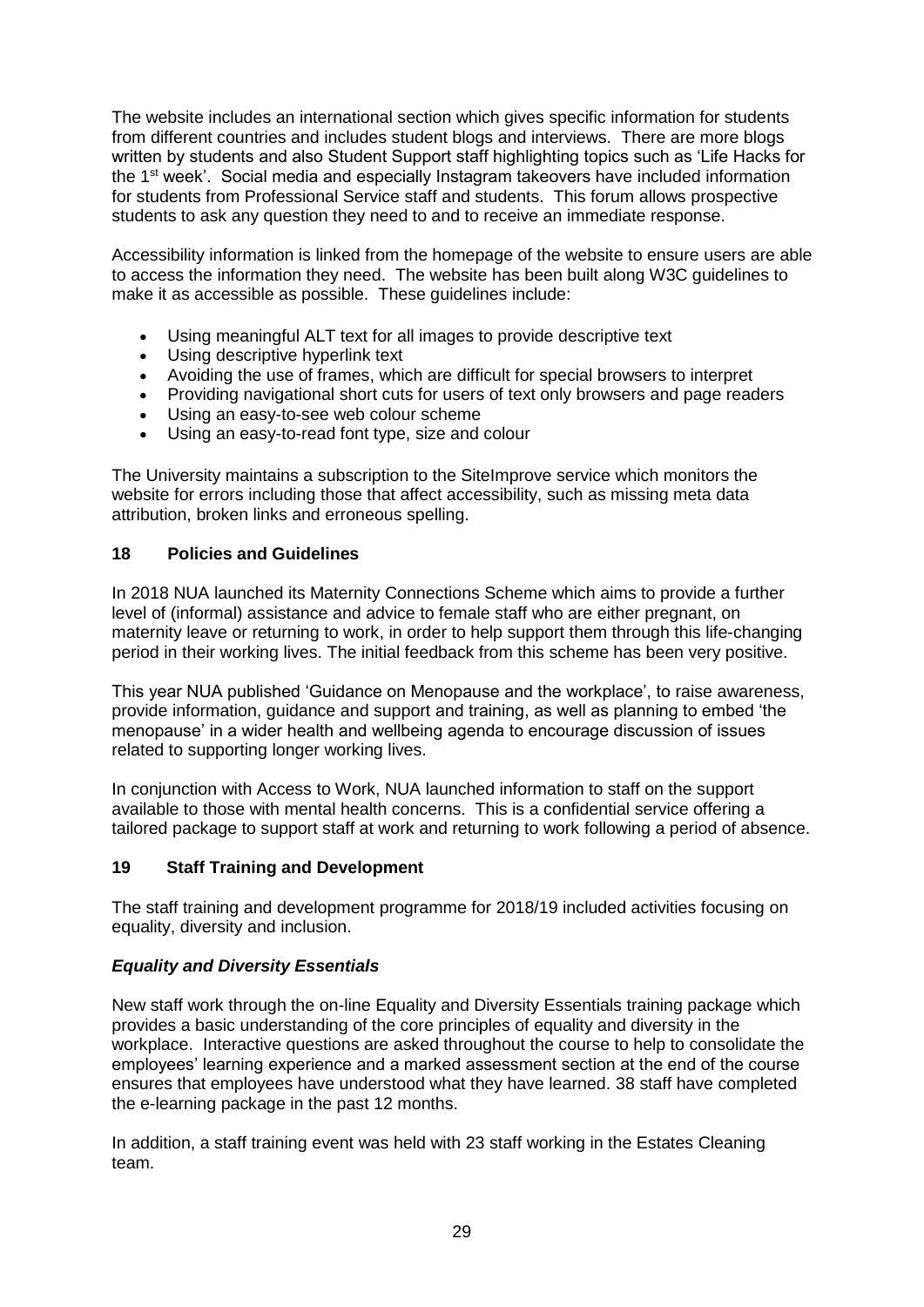#### *Unconscious Bias training*

Following the launch of this new online course last year, 154 staff completed the Unconscious Bias training and 33 managers completed the course aimed at line managers in 2018/19. This course now forms part of the mandatory training for all new staff.

#### *Successful Recruitment and Selection*

During the 2018/19 academic year, one-to-one sessions were provided to staff new to interview panels and/or new to the University process. Sessions were also held for Student Course Representatives who attend as panel members on interviews for academic posts.

#### *Mental Health Training*

In May 2019, 13 members of staff completed Mental Health First Aid training. The course gave them an understanding of what mental health is and how to challenge stigma, basic knowledge of some common mental health issues and guidance on how to support someone in distress or who may be experiencing a mental health issue.

In addition, one member of staff completed a three-day Mental Health First Aid training course.

23 staff attended a Wellbeing in the Workplace workshop run by the NHS.

#### *Course Leader Induction*

A new internal course which has been delivered to three new Course Leaders and covers a manager's responsibilities to promote equality, diversity and inclusion within their team and how to spot and resolve any problems.

#### *Working with Students with Autism*

The University organised a workshop for 9 academic staff working with students with autism. Delivered by the Student Support team, it introduced the autistic spectrum (AS), what it means for those students with AS, including the difficulties students with AS experience in a university setting and how to effectively support students during their studies.

#### *Enhancing the Learning Experience of Dyslexic Students*

Designed to build an understanding of dyslexia and develop strategies to enhance the teaching and learning experience, this course was attended by 15 student facing staff.

#### *Training to Support Students*

A range of training took place during 2018/19, for staff from the Student Support team. This included suicide preventing training, dealing with students in crisis, peer-to-peer conflict resolution and fighting depression awareness raising.

#### **20 Objectives for 2019/20**

- To ensure all staff including new joiners to NUA complete the unconscious bias training
- Provide Mental Health in the Workplace Training for staff across the University